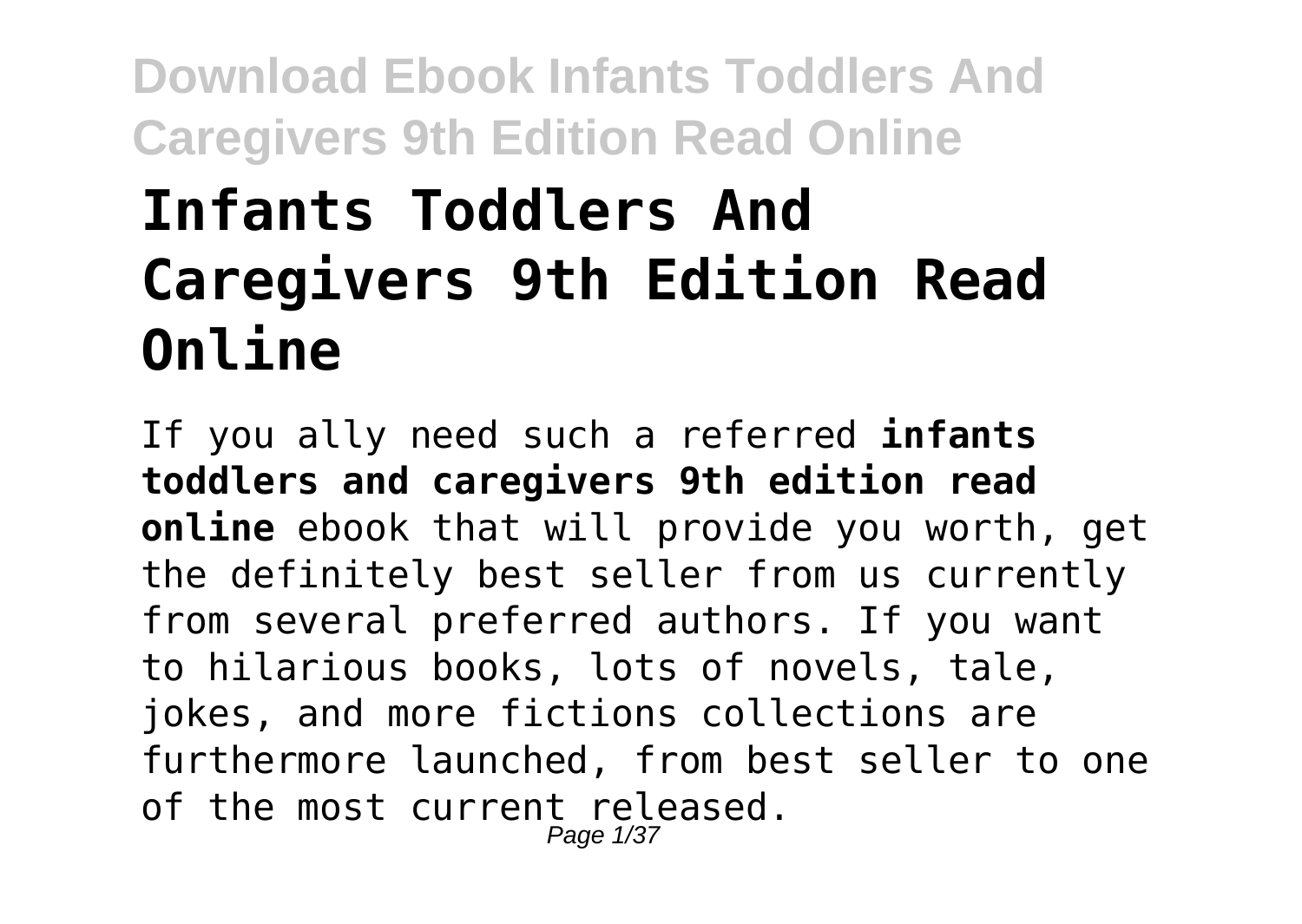You may not be perplexed to enjoy every book collections infants toddlers and caregivers 9th edition read online that we will enormously offer. It is not as regards the costs. It's about what you habit currently. This infants toddlers and caregivers 9th edition read online, as one of the most vigorous sellers here will agreed be accompanied by the best options to review.

Getting In Tune Creating Nurturing Relationships With Infants And Toddlers Infants, Toddlers, and Caregivers Caregiving<br>Page 2/37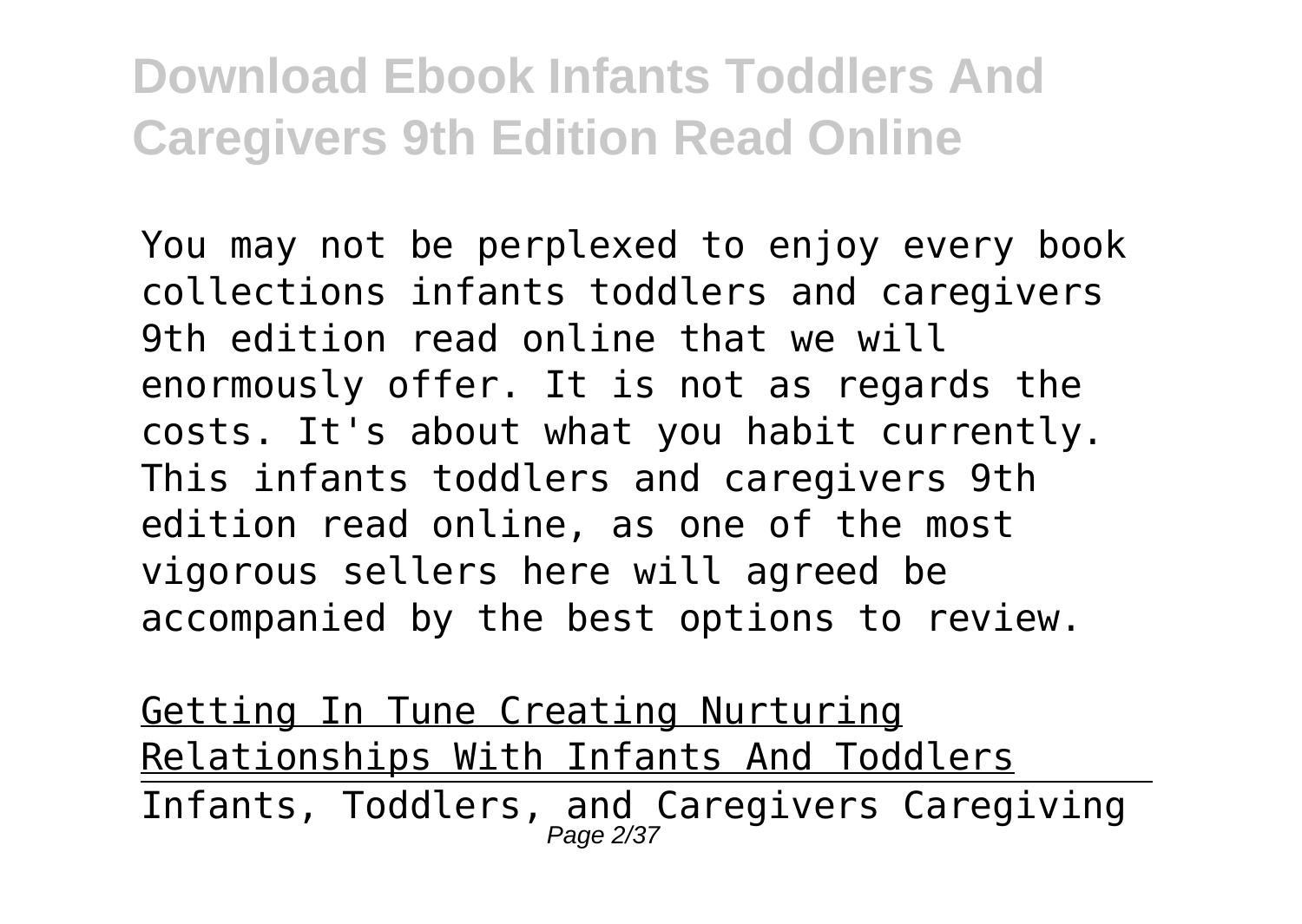and Responsive Curriculum Development The Program for Infant/Toddler Care (PITC): Six Essential Practices for Quality Infant/Toddler Care**Primary Caregiving** New Books for Infants, Toddlers, and Preschoolers! Infants, Toddlers, and Caregivers **How Responsive Caregiving in an Early Childhood Setting leads to Early School Readiness Skills** *Young Infant* **Infants, Toddlers, and the CLASS Measure: Developmentally Appropriate Practices** *DOWNLOAD SOLUTIONS MANUAL FOR INFANTS TODDLERS AND CAREGIVERS* Infants Toddlers and Caregivers A Curriculum of Respectful Page 3/37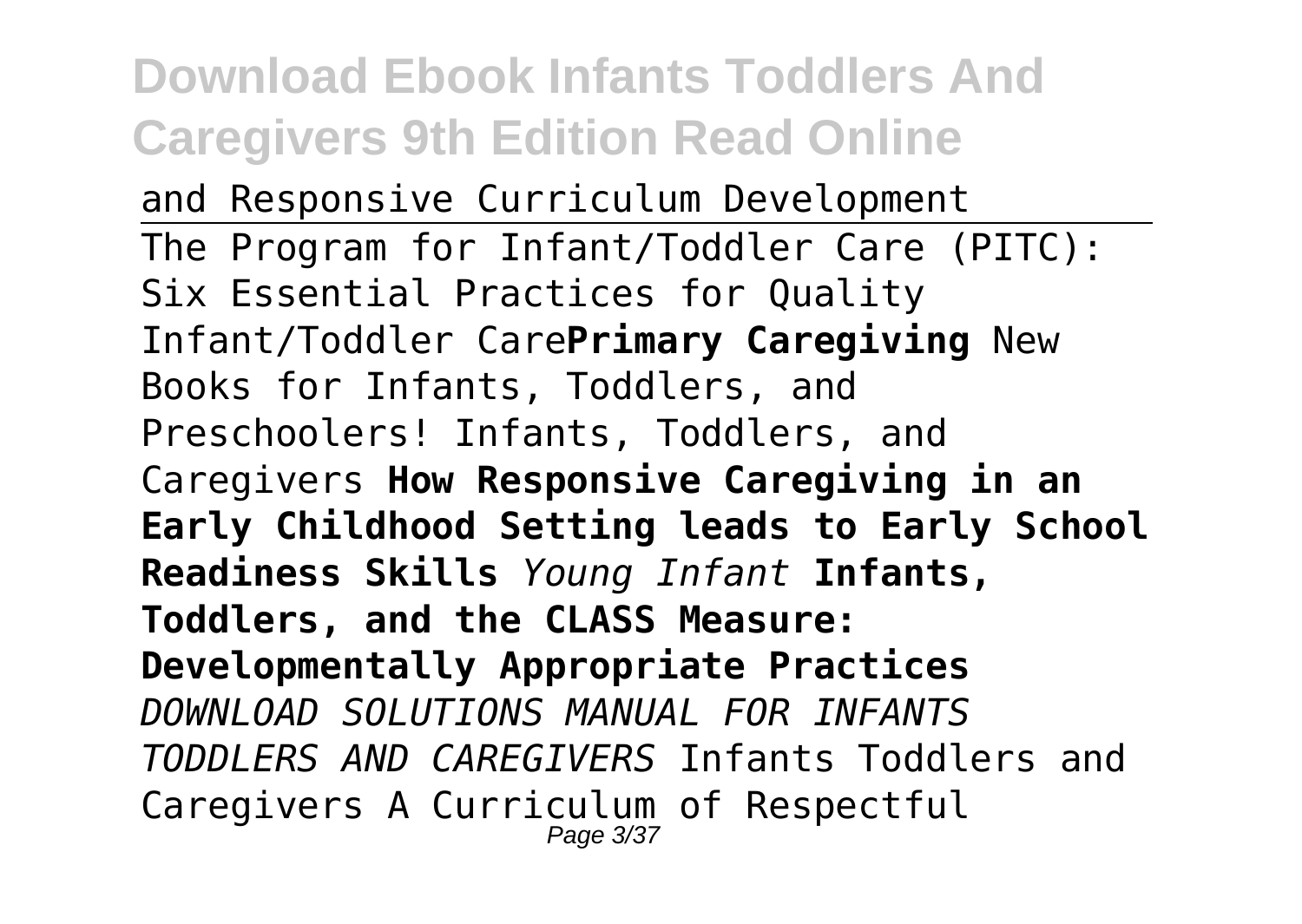Responsive Care and Education Infants Toddlers and Caregivers A Curriculum of Respectful Responsive Relationship Based Care and Ed Still Face Experiment: Dr. Edward Tronick *What is the most important influence on child development | Tom Weisner | TEDxUCLA How to make a Sensory Bottle | Easy + Quick | DIY Infant \u0026 Toddler Program in Northern NJ - Apple Montessori Schools Understanding Your Child's Emotions: A Developmental Approach | Catherine Mogil, PsyD | UCLAMDChat Tune In: Responsiveness Interaction Style* Toddler Learning Folder(Preschool Prep) Children's Books That Celebrate Diversity: Page 4/37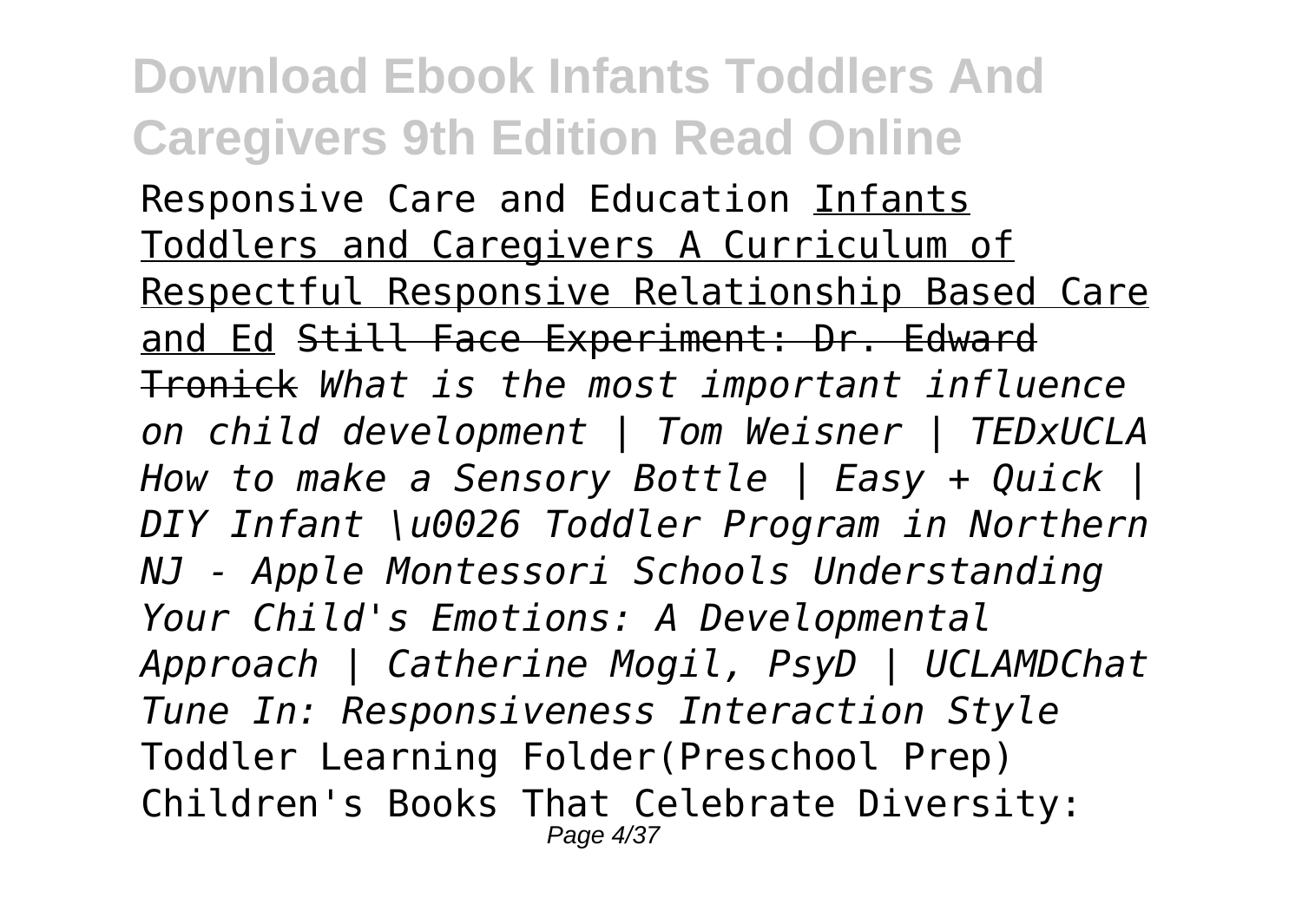Children's Book Haul for Toddlers \u0026 Preschoolers (2020) Morning Circle at Preschool How to Take BETTER PHOTOS of your Kids!!! On your iPHONE for Instagram! Distance Learning How to Read Books to Infants \u0026 Toddlers 281 -Infant Toddler Development Part 3

Chidren's Pedcast: Developing the infanttoddler brain279 Infant Toddler Development Series Part 1 of 5

Infants, Toddlers, and Caregivers 10thWebinar Infant and Toddler Data to Support Ready Learners Assistive Technology (AT) for Infants and Toddlers Overview *Infant/Toddler* Page 5/37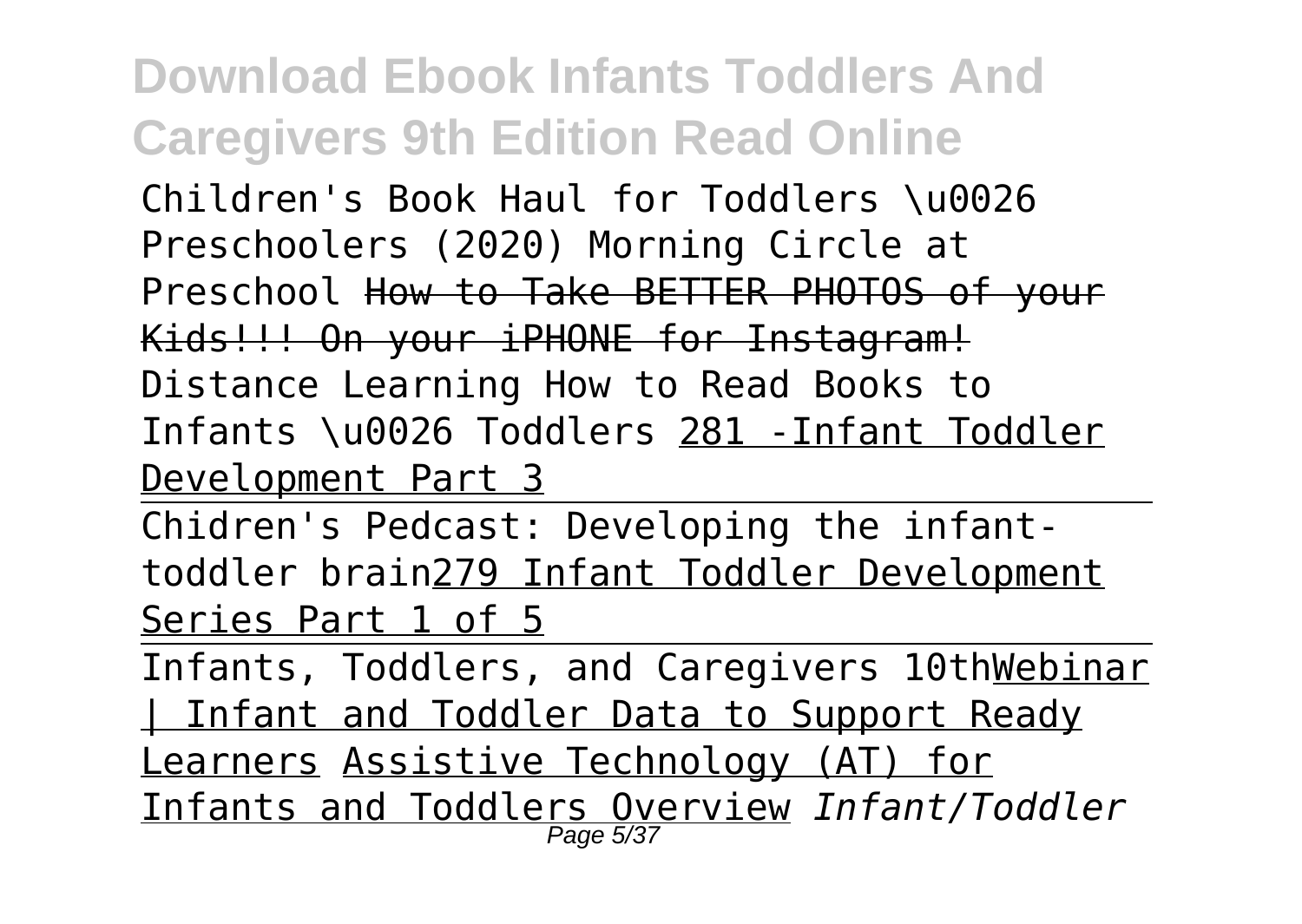**Download Ebook Infants Toddlers And Caregivers 9th Edition Read Online** *Virtual Storytime - Things That Go* Infants Toddlers And Caregivers 9th INFANTS AND TODDLERS: CAREGIVING AND RESPONSIVE CURRICULUM DEVELOPMENT, 9th Edition, guides you through the acquisition of skills necessary to provide high-quality care for infants and toddlers in any educational setting. This edition's new subtitle better reflects the book's goal of providing appropriate caregiving and educational techniques ...

Amazon.com: Infants, Toddlers, and Caregivers: Caregiving Page 6/37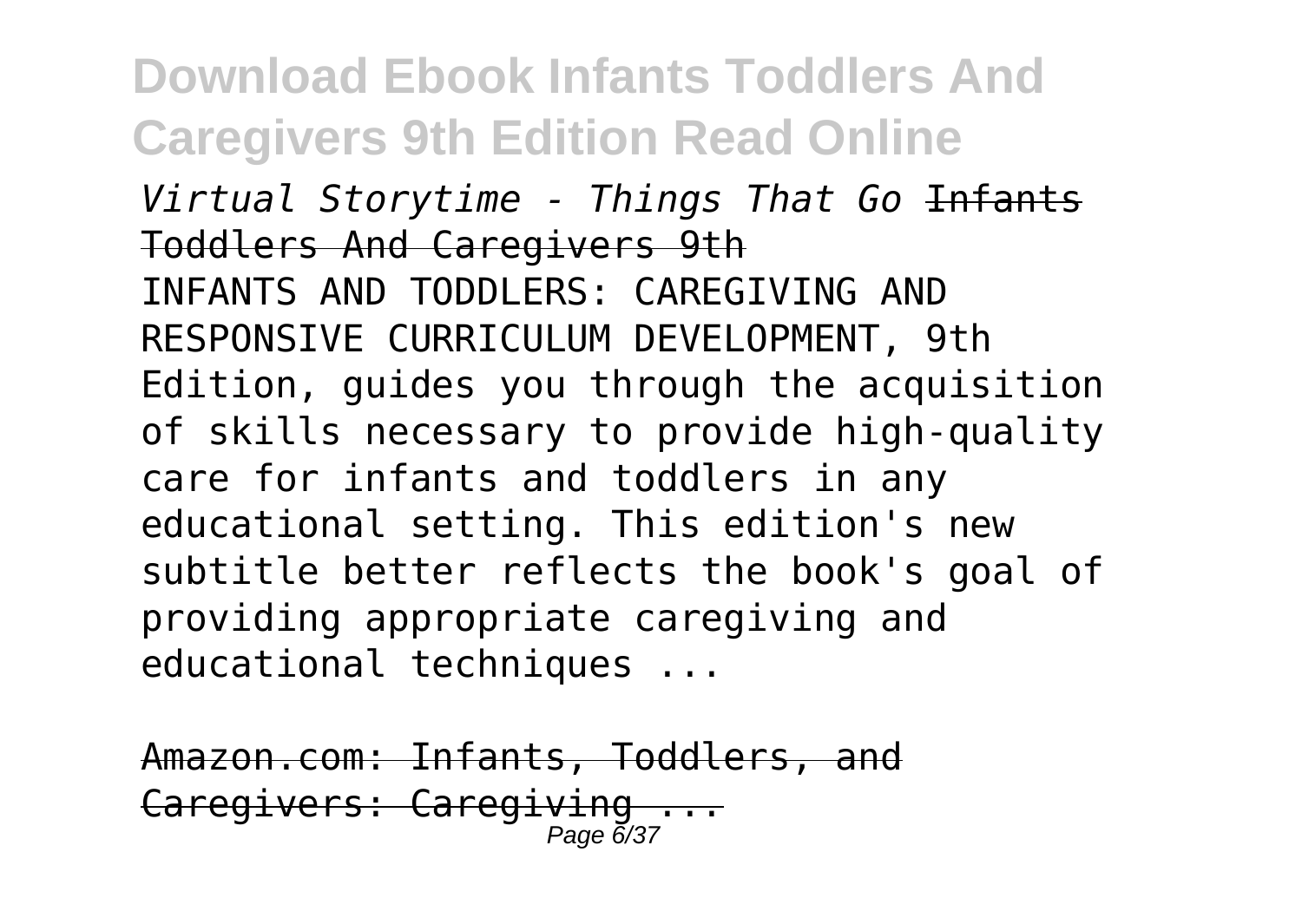**Download Ebook Infants Toddlers And Caregivers 9th Edition Read Online** INFANTS AND TODDLERS: CAREGIVING AND RESPONSIVE CURRICULUM DEVELOPMENT, 9th Edition, guides readers through the acquisition of skills necessary to provide high-quality care for infants and toddlers in any educational setting.

Amazon.com: Infants, Toddlers, and Caregivers: Caregiving ... Infants Toddlers and Caregivers Caregiving and Responsive Curriculum Development Book Description : INFANTS AND TODDLERS: CAREGIVING AND RESPONSIVE CURRICULUM DEVELOPMENT, 9th Edition, guides readers Page 7/37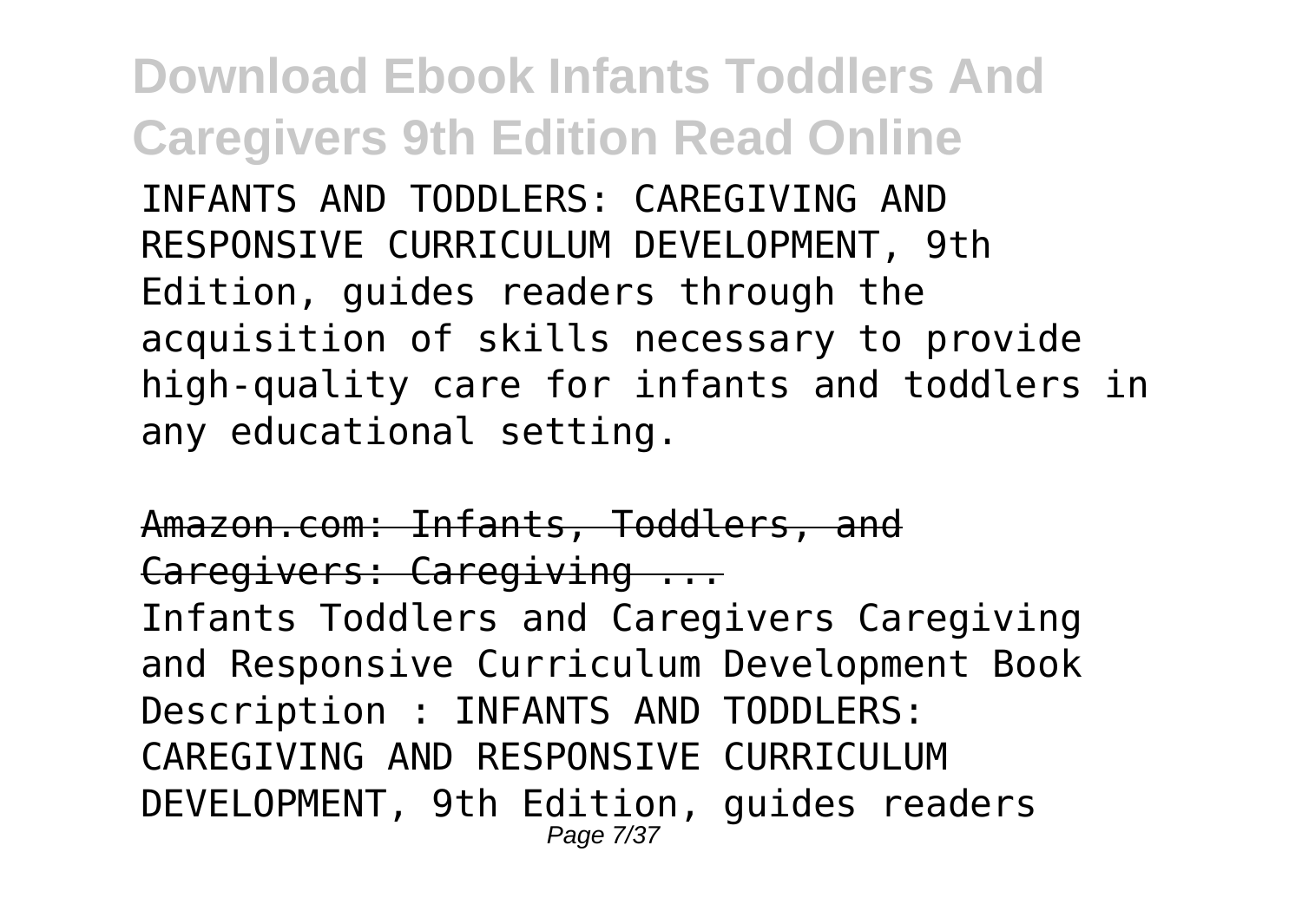through the acquisition of skills necessary to provide high-quality care for infants and toddlers in any educational setting.

#### [PDF] Infants Toddlers And Caregivers |  $Download$   $Full$

a) 1 caregiver for every 4 infants (6 weeks to 18 months)  $-$  group size no larger than 8. b) 1 caregiver for every 5 toddlers (18 months  $-36$  months)  $-$  group size no larger than 12. c) A family child care provider may care for no more than 2 children under age two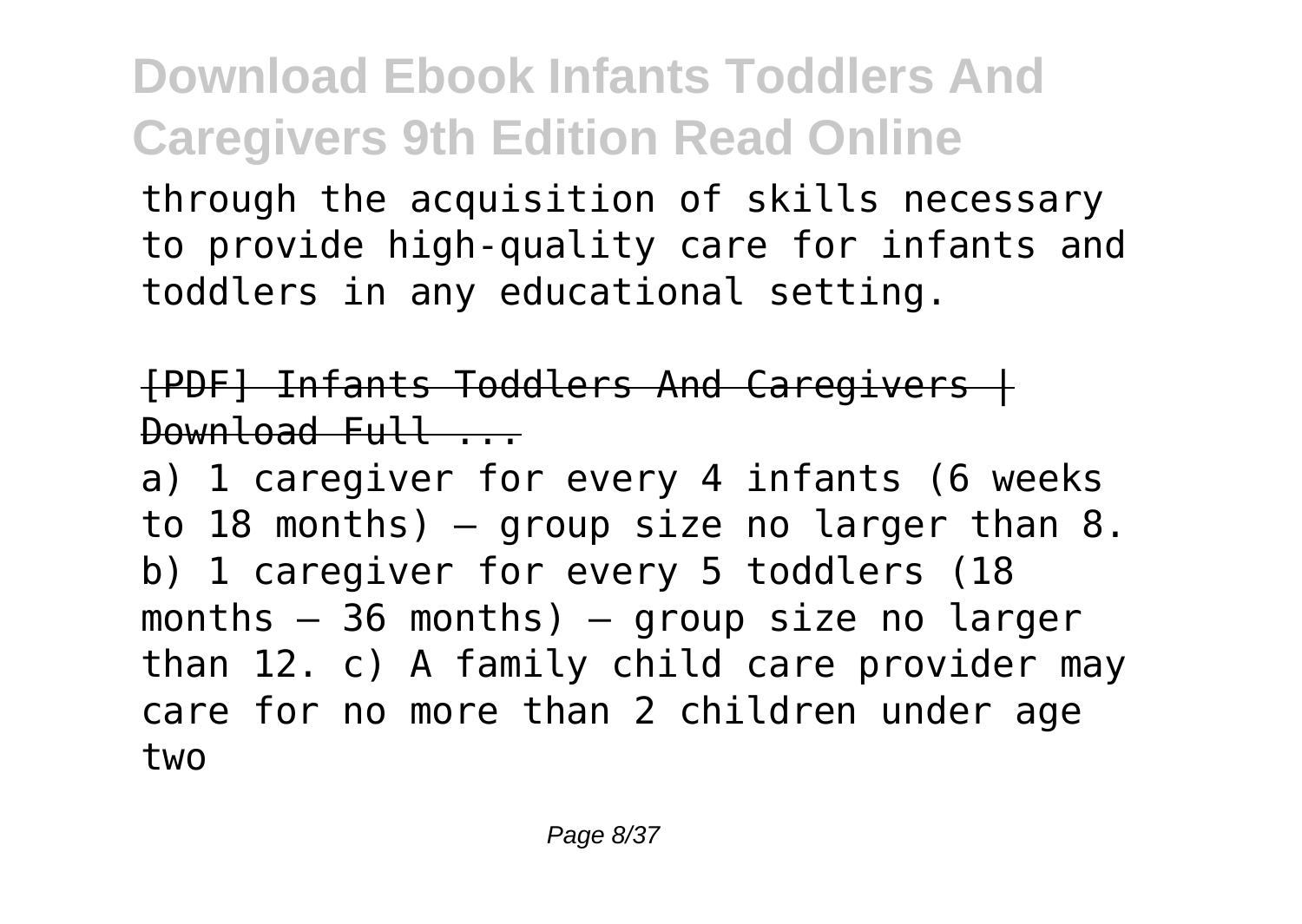#### 10 Components of Infant and Toddler Care |  $Child$   $\qquad$

Infants, toddlers, and caregivers: A curriculum of respectful, responsive, relationship-based care and education (9th ed.). New York, NY: McGraw-Hill Education. Lally, J. R., Stewart, J., & Greenwald, D. (2009). A guide to setting up environments (2nd ed.). Sacramento, CA: California Department of Education and WestEd.

Preparing the Environment - Infant Toddler Resource Guide Attachment to parents and primary caregivers Page  $9/37$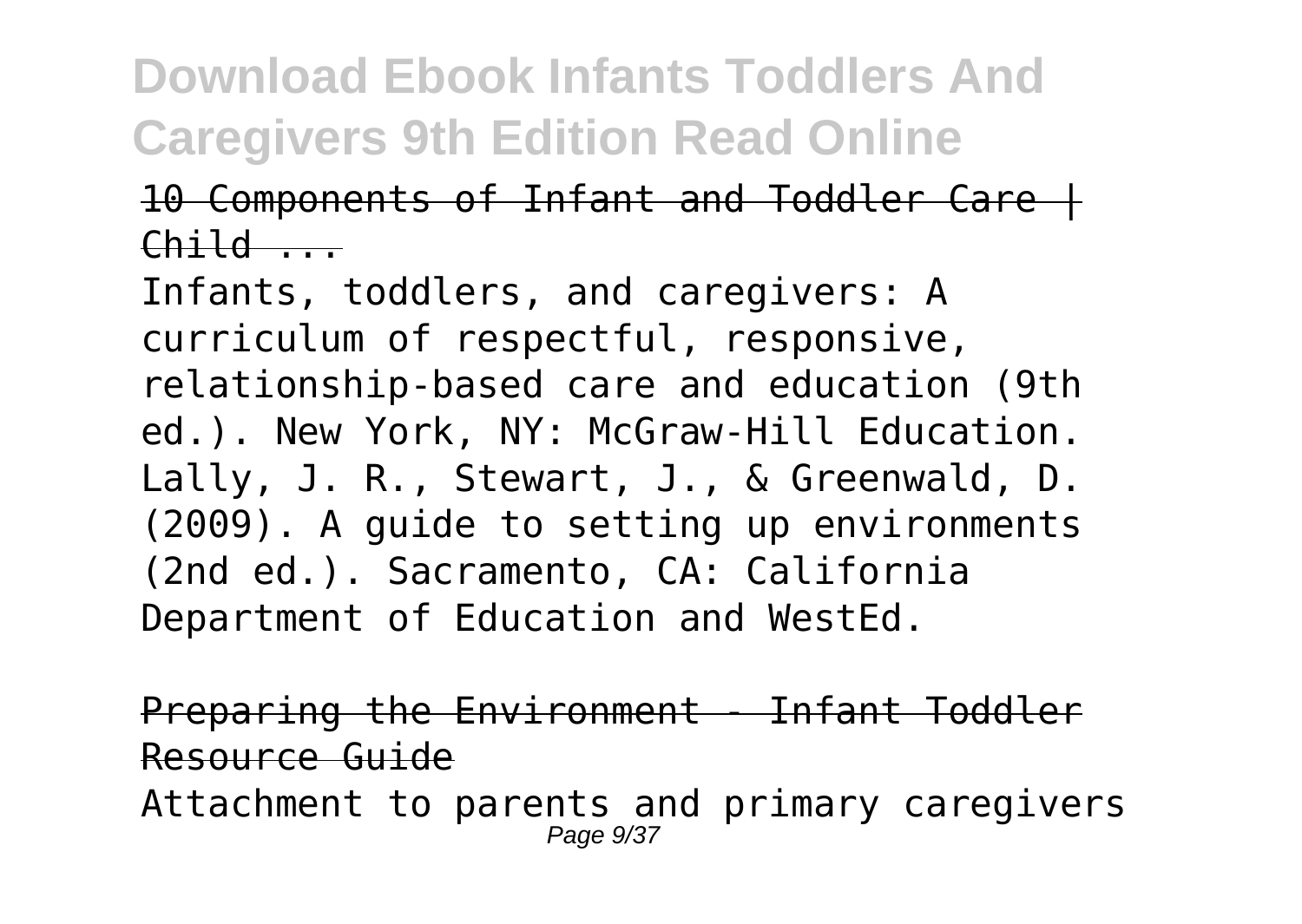is normal. Around eight or nine months, separation anxiety surfaces, and babies object to being away from parents or caregivers. By four months of age, vision improves, and infants pay attention to bright objects, preferring primary colours, particularly red.

Infant and toddler development | Britannica You can see a children's development by how they play, learn, speak, and act. Parents play a critical role in their child's development. Providing a safe and loving home and spending time together - playing,  $P$ age 10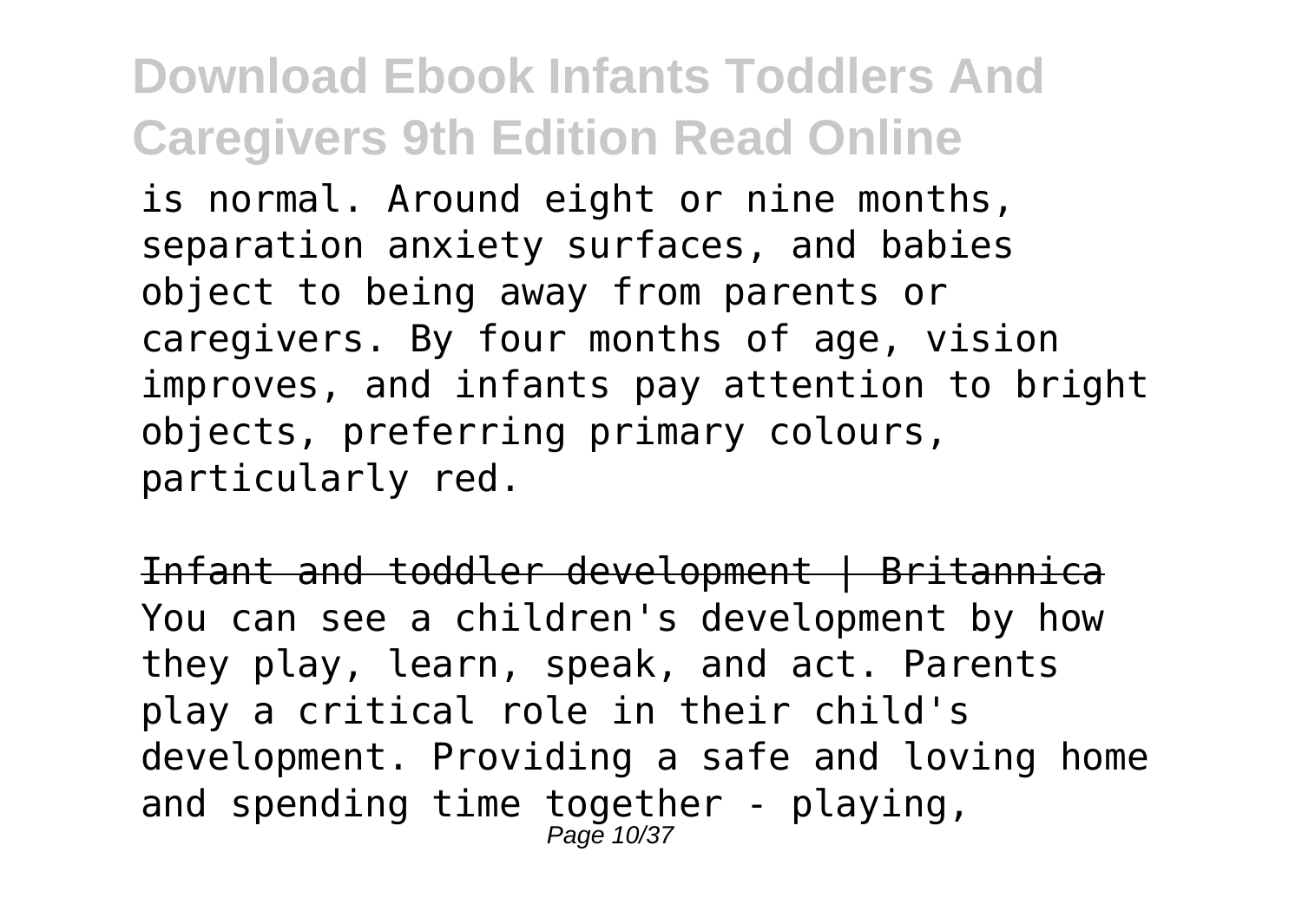singing, reading, and even just talking - can make a big difference! Besides tracking your child's growth and development, you can learn about topics such as developmental disabilities ...

Infants & Toddlers (Ages 0-3) - Milestones & Schedules INFANTS AND TODDLERS: CAREGIVING AND RESPONSIVE CURRICULUM DEVELOPMENT, 9th Edition, guides readers through the acquisition of skills necessary to provide high-quality care for infants and toddlers...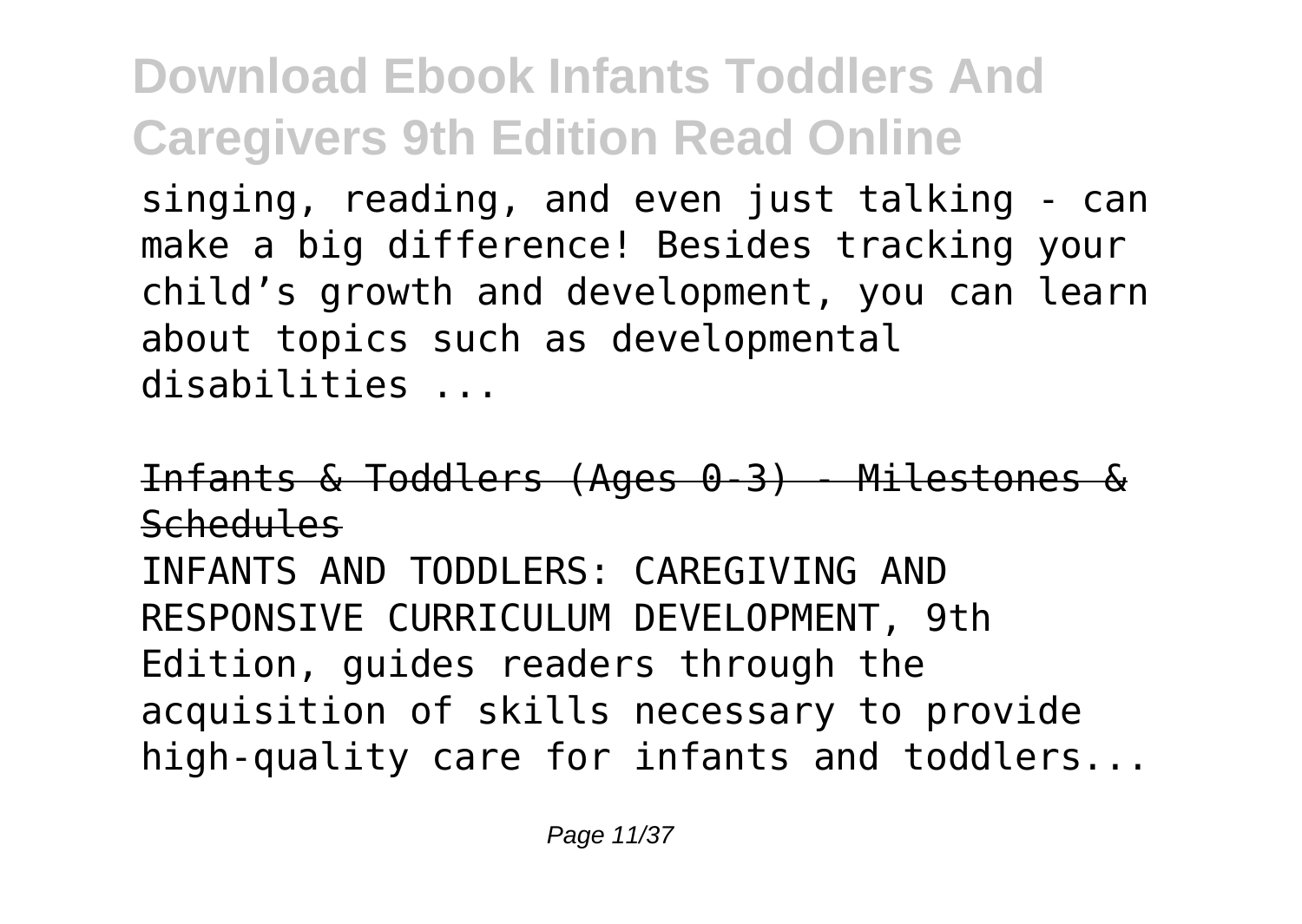#### Infants, Toddlers, and Caregivers: Caregiving  $and \nightharpoonup$

Buy Infants, Toddlers and Caregivers 9th edition (9780078024351) by Janet Gonzalez-Mena for up to 90% off at Textbooks.com.

Infants, Toddlers and Caregivers 9th edition

...

The field of infant-toddler care is moving toward including more children of differing abilities and challenges in child care programs that have traditionally served only typically developing children. The need, then, is for caregivers to create inclusive Page 12/37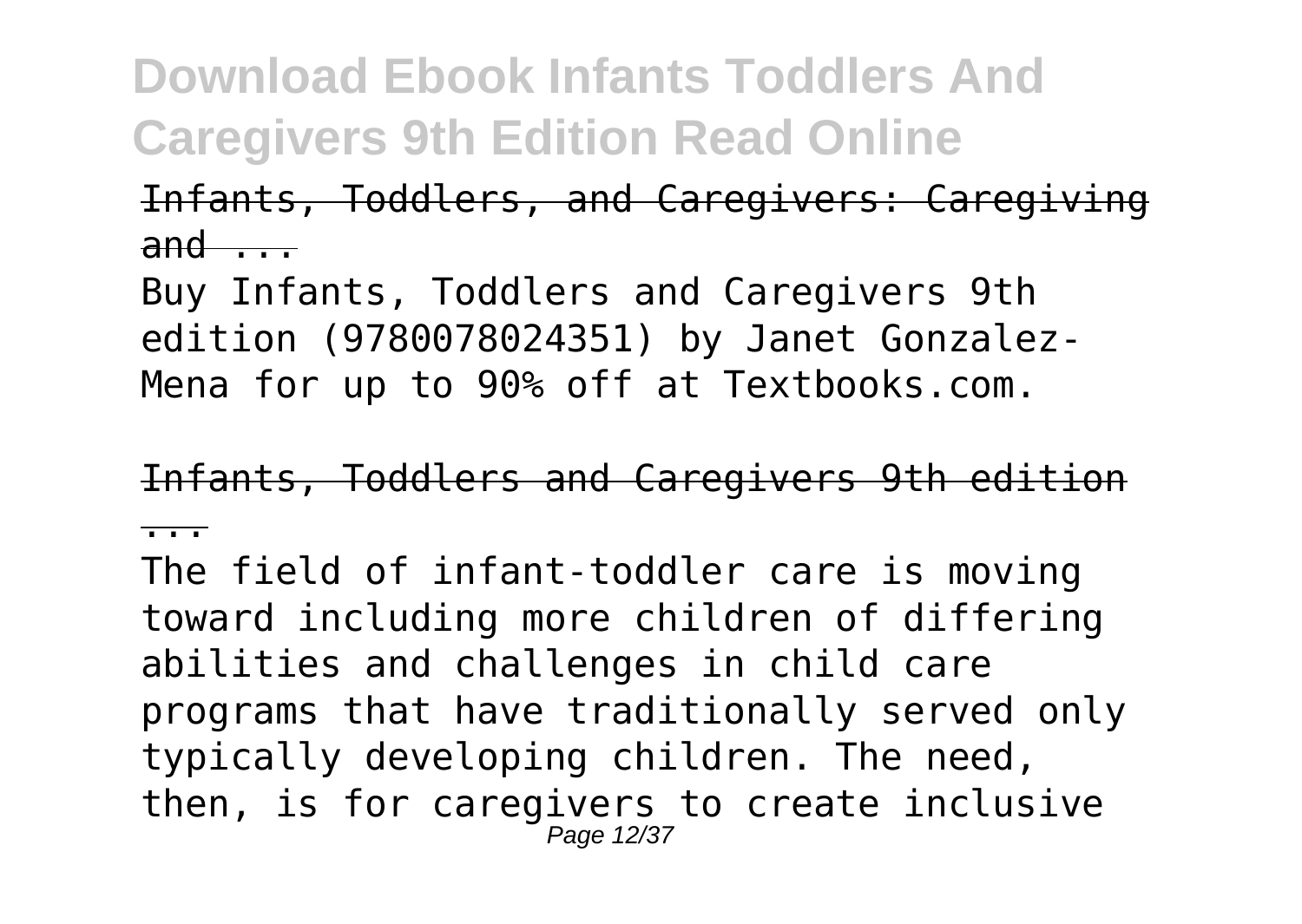**Download Ebook Infants Toddlers And Caregivers 9th Edition Read Online** environments, making sure that spatial organization, materials, and activities enable all ...

Chapter 1 Solutions | INFANTS TODDLERS & CAREGIVERS ...

Digital Learning & Online Textbooks – Cengage

Digital Learning & Online Textbooks – Cengage Infants, Toddlers, and Caregivers: Caregiving and Responsive Curriculum Development by Terri Jo Swim

(PDF) Infants, Toddlers, and Caregivers: Page 13/37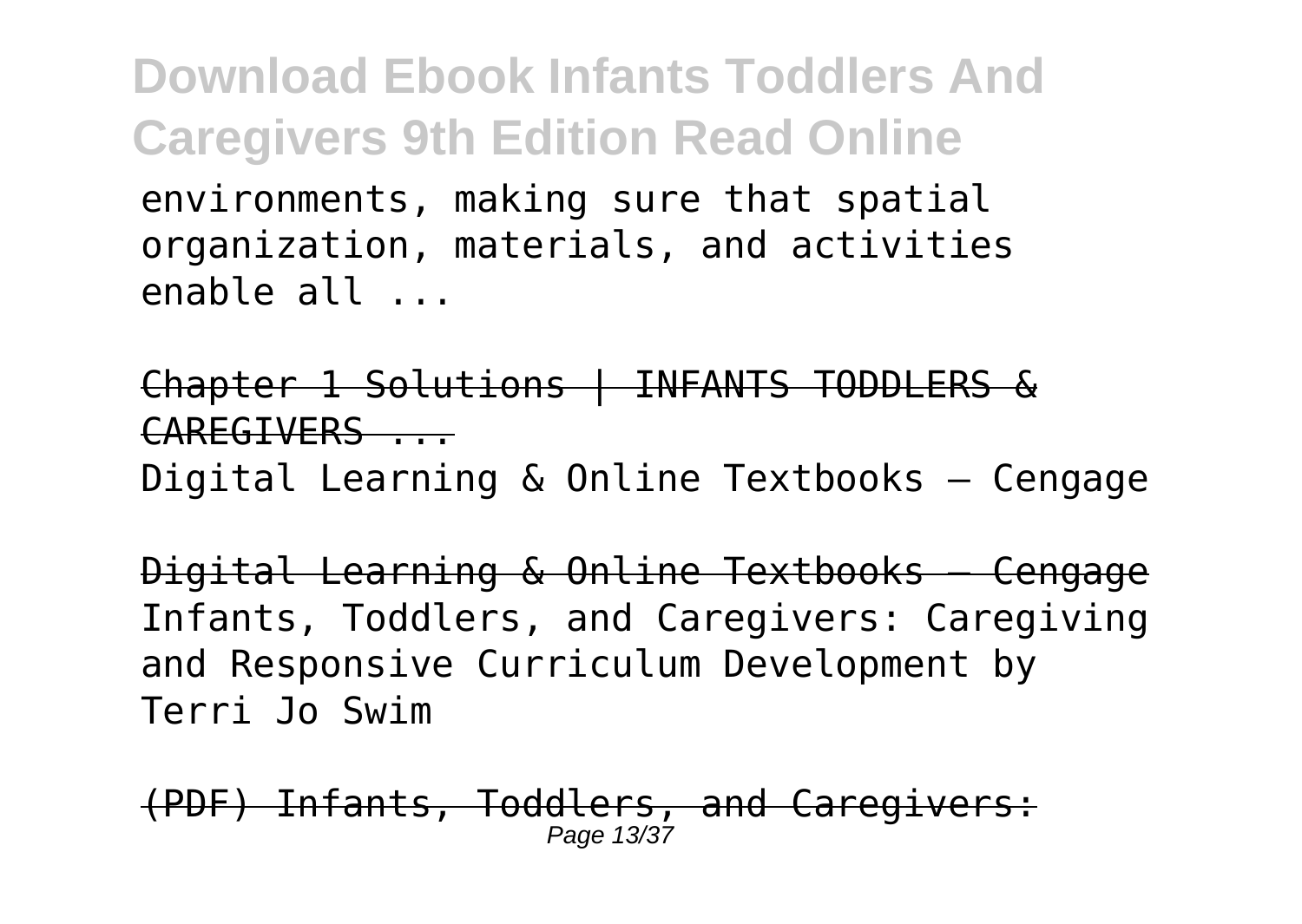Caregiving and ...

The text emphasizes the value of play and exploration, as well as giving careful attention to those caregiving times, when relationships grow and an abundance of learning occurs. Back to top. Rent Infants, Toddlers, and Caregivers 9th edition (978-0078024351) today, or search our site for other textbooks by Janet Gonzalez-Mena.

Infants, Toddlers, and Caregivers 9th edition - Chegg.com Infants, Toddlers, and Caregivers - 11th edition. Infants, Toddlers and Caregivers - Page 14/37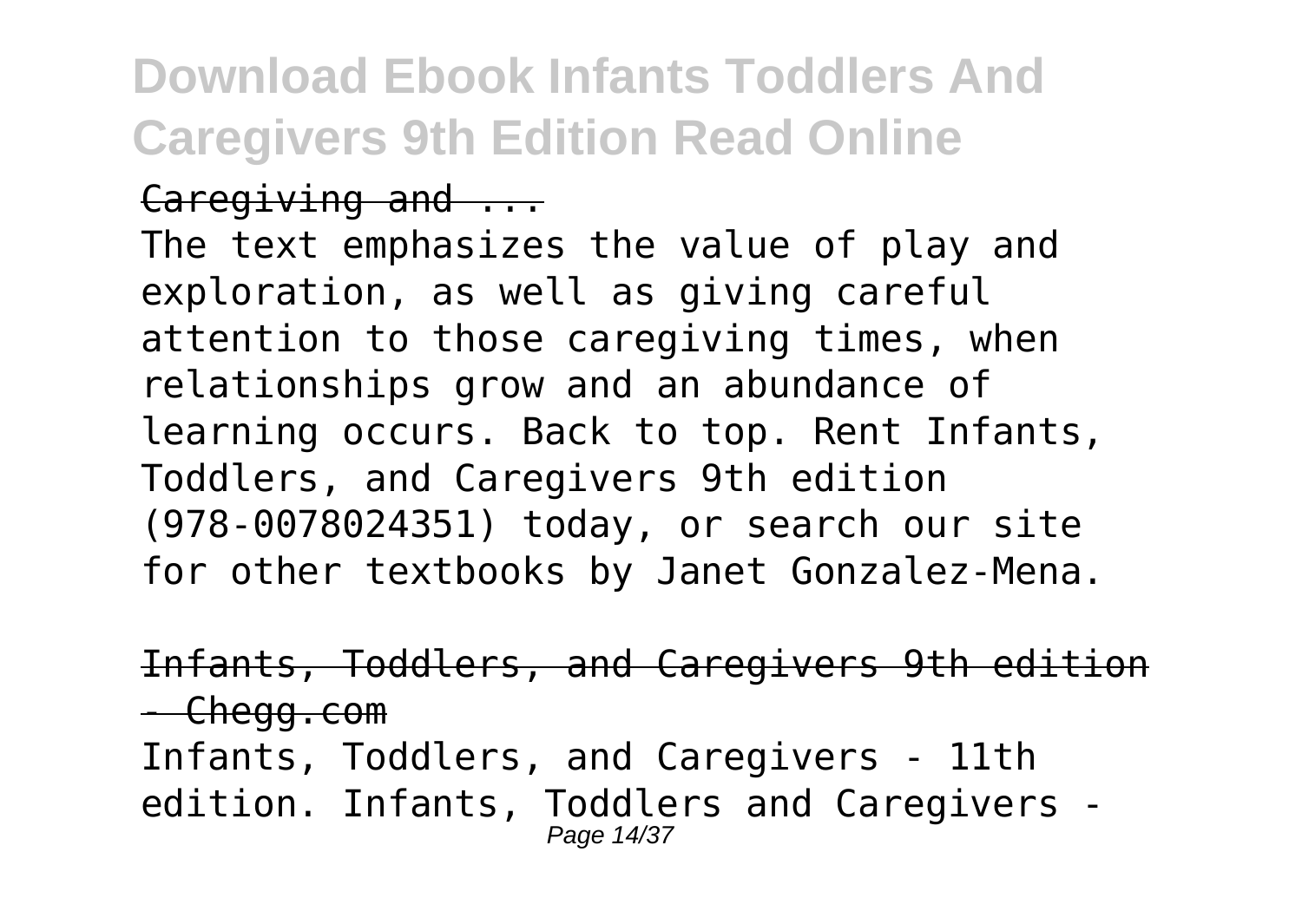With Companion - 9th edition. Infants, Toddlers and Caregivers - 9th edition. Shop Us With Confidence. Summary. Infants, Toddlers and Caregivers is an ideal introduction to care and education in the first three years of life, featuring a respectful approach inspired by field pioneers Magda Gerber and Dr. Emmi Pikler.

#### Infants, Toddlers, and Caregivers 10th  $edittion$

The Attachment and Biobehavioral Catch-up (ABC) intervention was developed by Dr. Mary Dozier to help caregivers nurture and respond Page 15/37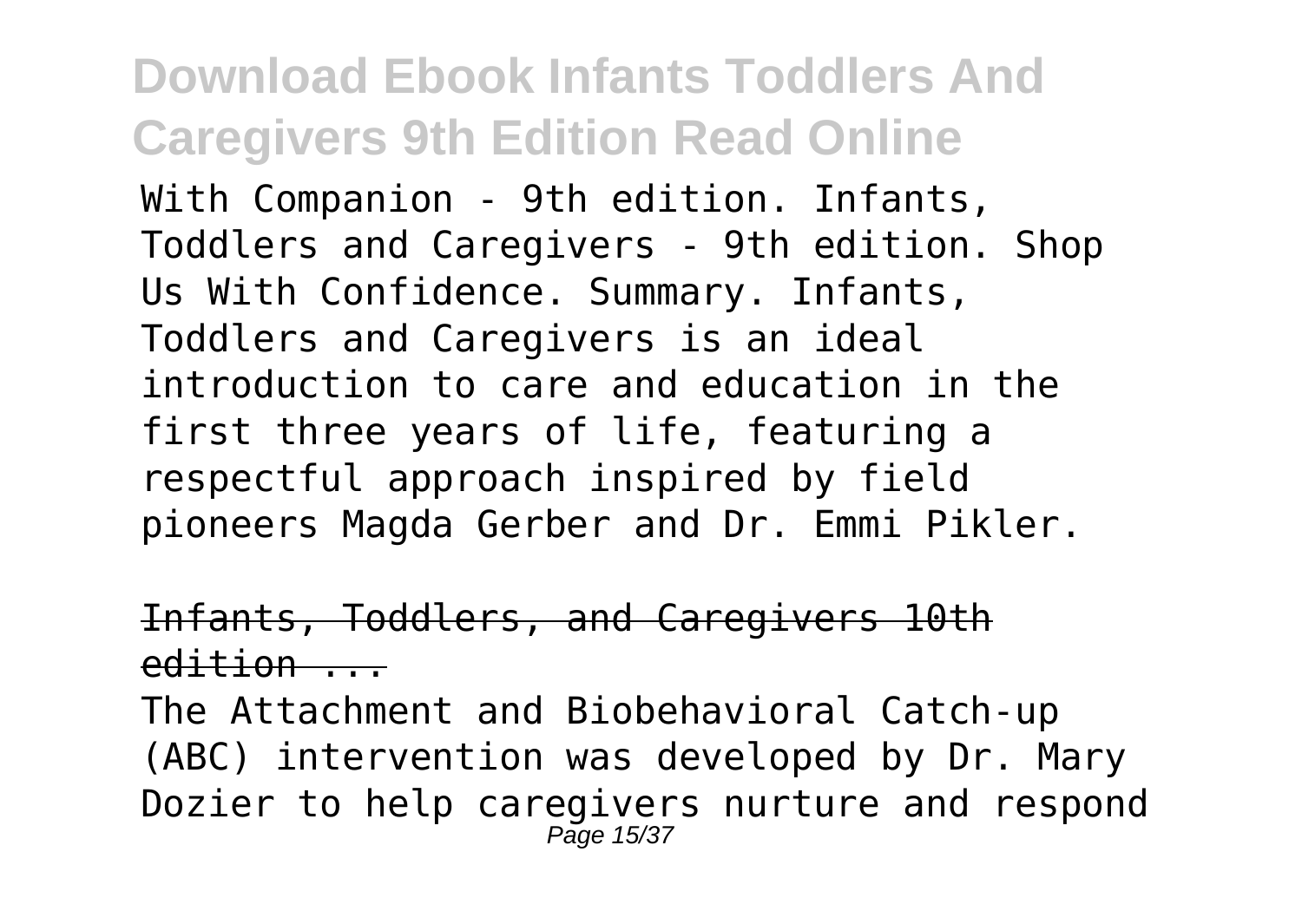sensitively to their infants and toddlers to foster their development and form strong and healthy relationships.

#### ABC Intervention | Developmental Psychology Lab

Introduction. What is attachment? Children are considered to be attached if they tend to seek proximity to and contact with a specific caregiver in times of distress, illness and tiredness. 1 Attachment to a protective caregiver helps infants to regulate their negative emotions in times of stress and distress and to explore the environment, even Page 16/37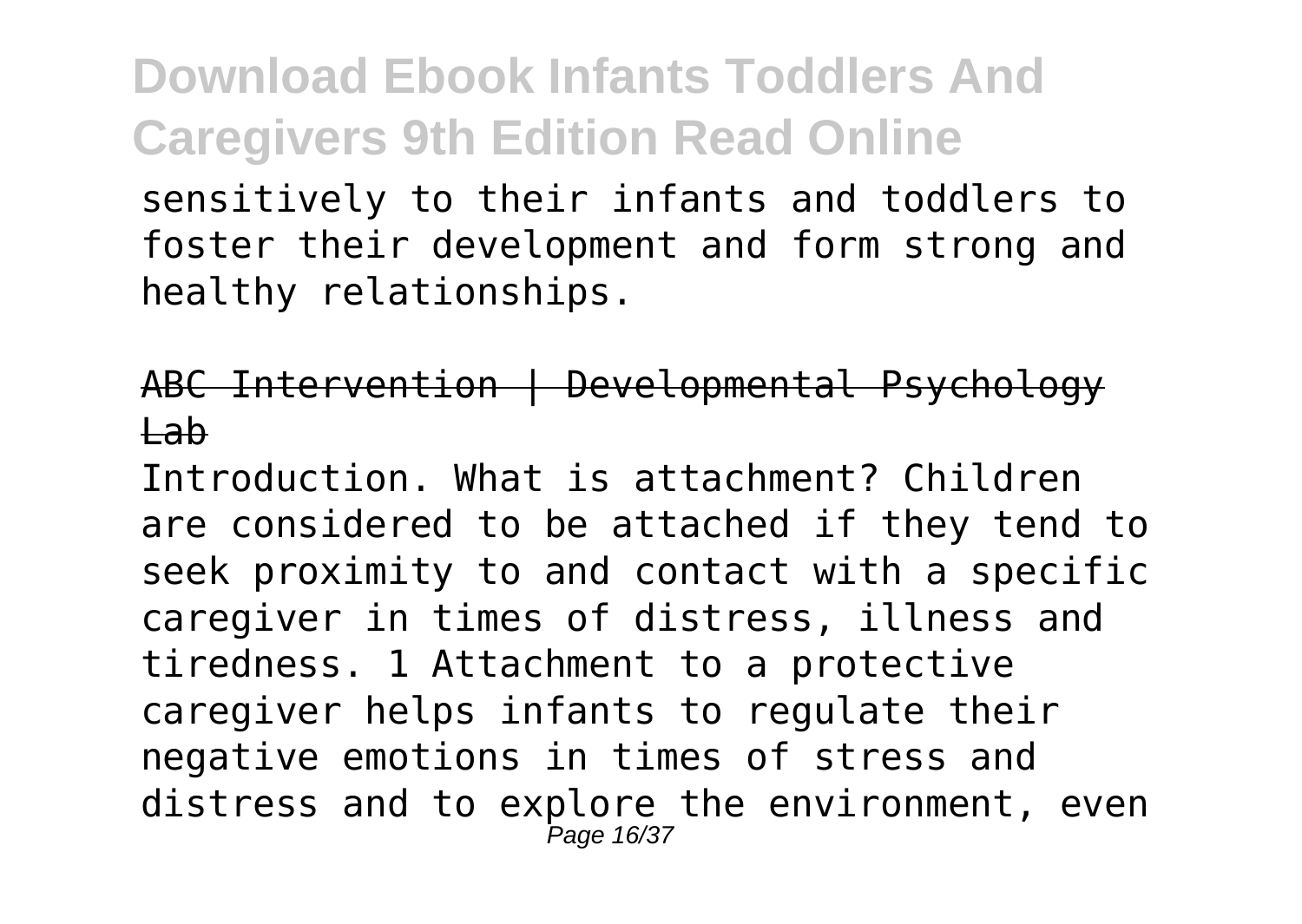if it contains somewhat frightening stimuli.

Attachment: Impact on children's development

...

The Program for Infant/Toddler Care (PITC) equates good care with trained infant/toddler care teachers who prepare themselves and the environment so infants can learn. PITC trains infant/toddler leaders and educators to get "in tune" with each infant or toddler they serve and learn from the individual child what he or she needs, thinks, and feels.

Program for Infant Toddler Care | PITC Page 17/37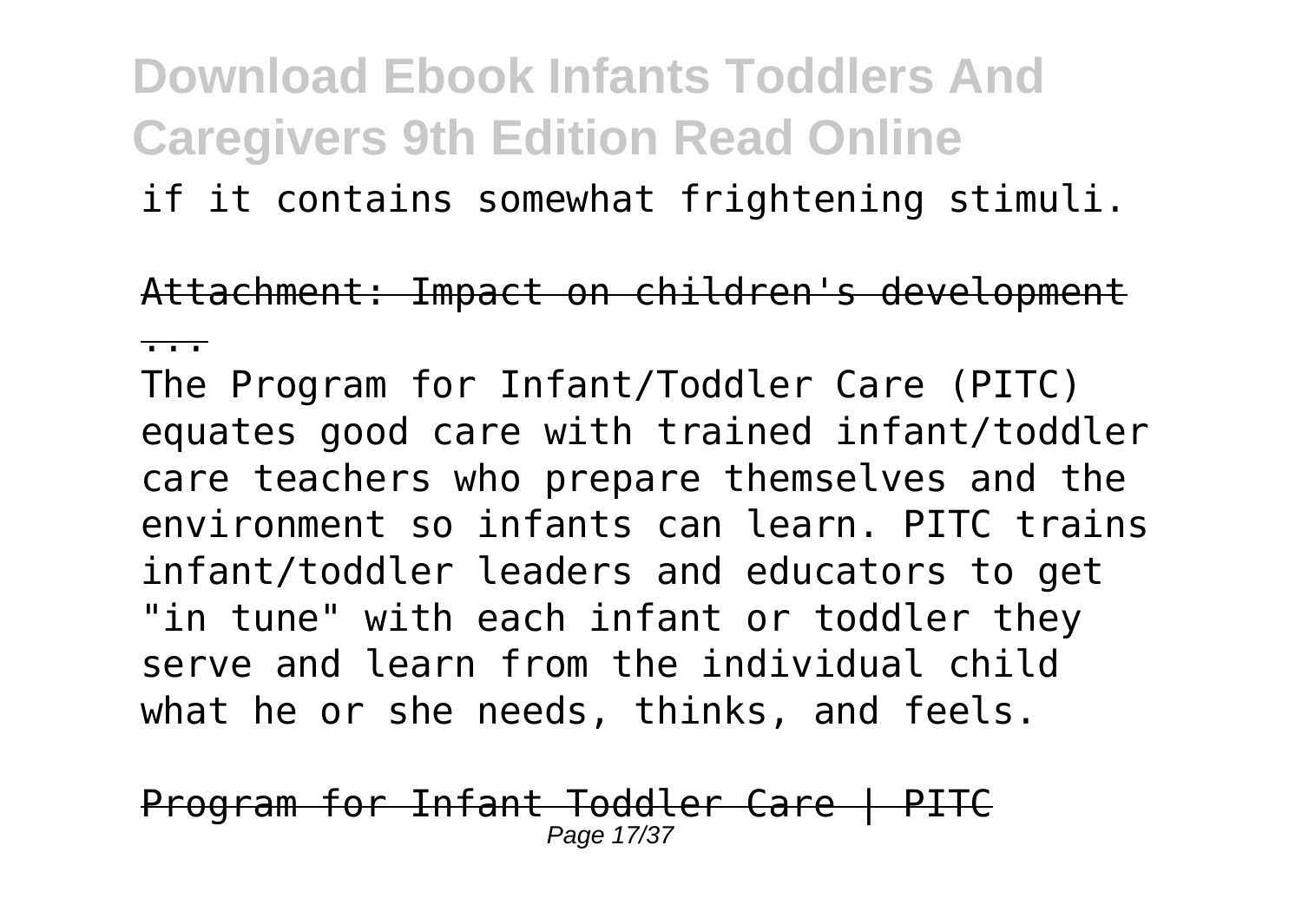Provider Designation Children and Family Treatment and Support Services/Home and Community Based Services Purpose of Provider Designation. Beginning July 1, 2018, providers must be designated through this process to provide newly aligned Children´s SPA/HCBS services under the NYS Medicaid program (both fee–for–service Medicaid and Medicaid Managed Care):

Provider Designation INFANTS AND TODDLERS: CAREGIVING AND RESPONSIVE CURRICULUM DEVELOPMENT, 9th Edition, guides readers through the Page 18/37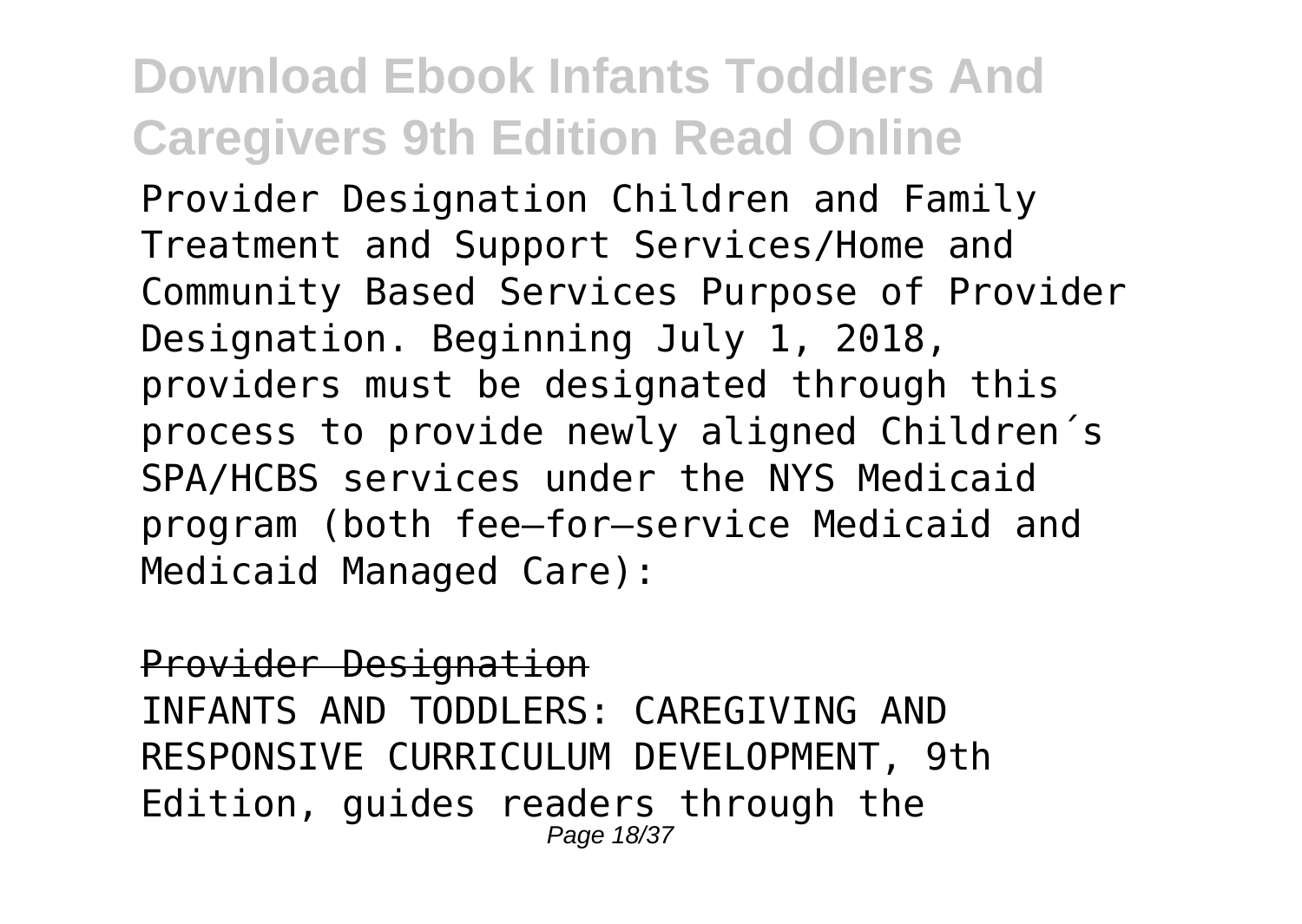**Download Ebook Infants Toddlers And Caregivers 9th Edition Read Online** acquisition of skills necessary to provide

high-quality care for infants and toddlers in any educational setting.

INFANTS AND TODDLERS: CAREGIVING AND RESPONSIVE CURRICULUM DEVELOPMENT, 9th Edition, guides readers through the acquisition of skills necessary to provide high-quality care for infants and toddlers in any educational setting. This edition's new subtitle better reflects the book's goal of providing appropriate caregiving and Page 19/37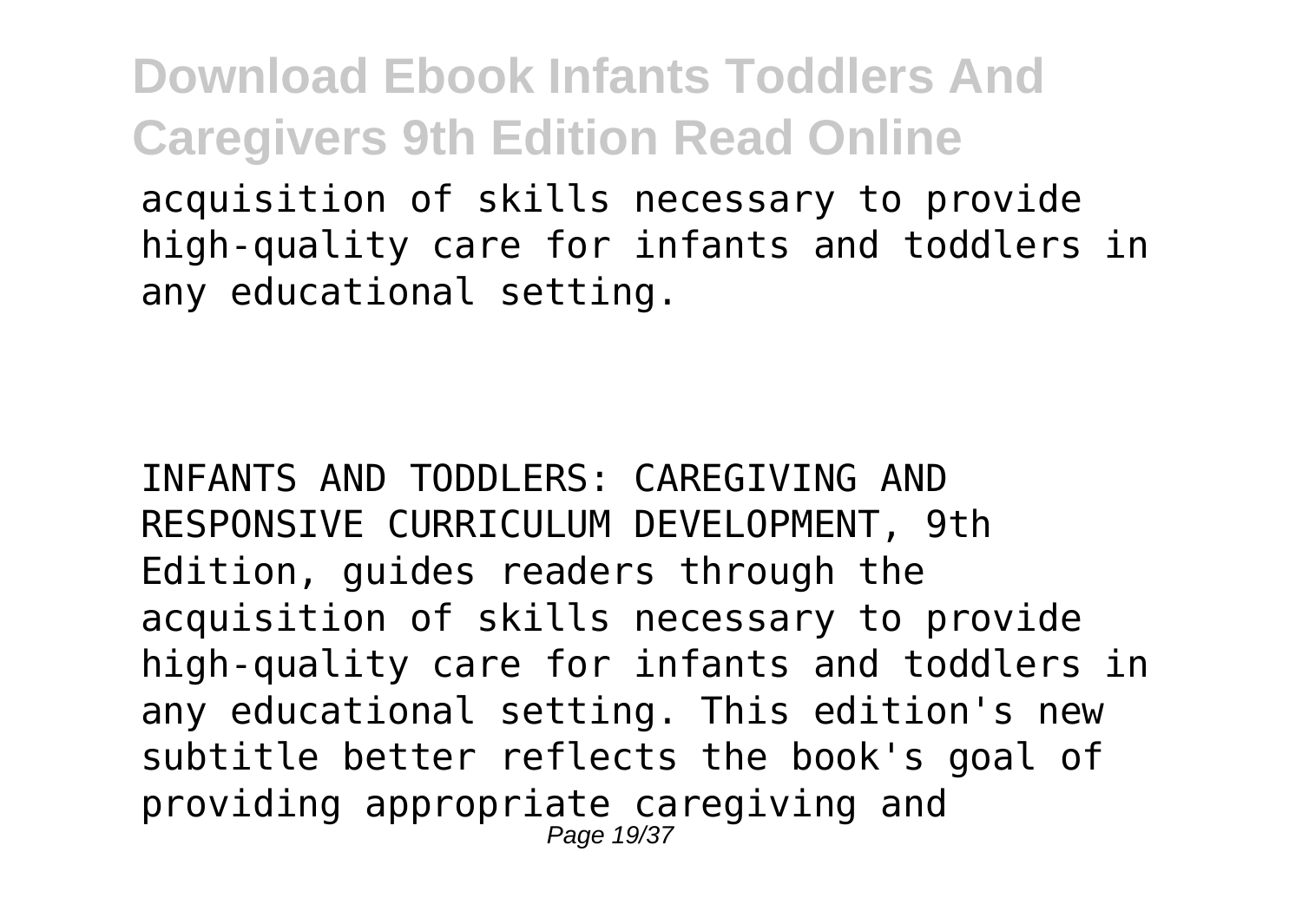educational techniques, as well as curriculum ideas, for infants and toddlers from birth to age three. Overviews of key child care philosophies as they relate to the child, the caregiver, and parent involvement are presented along with case studies and lesson plans that help students translate theory into practice. Important Notice: Media content referenced within the product description or the product text may not be available in the ebook version.

Infants, Toddlers and Caregivers is an ideal introduction to care and education in the Page 20/37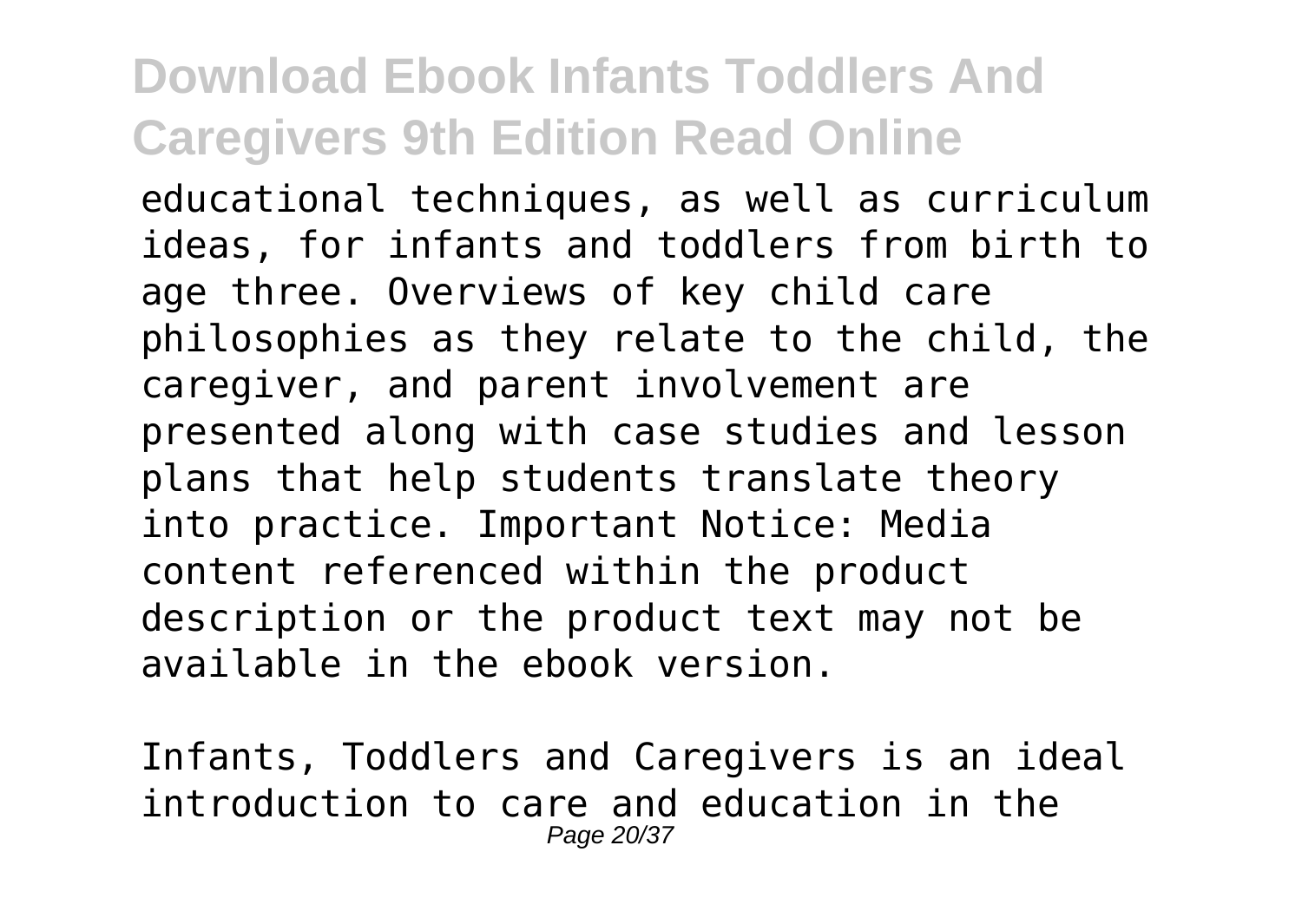first three years of life, featuring a respectful approach inspired by field pioneers Magda Gerber and Dr. Emmi Pikler. The text provides practical information based on theoretical and research foundations that students can implement in a variety of infant and toddler settings. At a time in early childhood education when school readiness and technological devices and screens for the very young are hot topics, this text focuses on the value of free play, the development of self-reliance, and the importance of responsive, respectful interactions.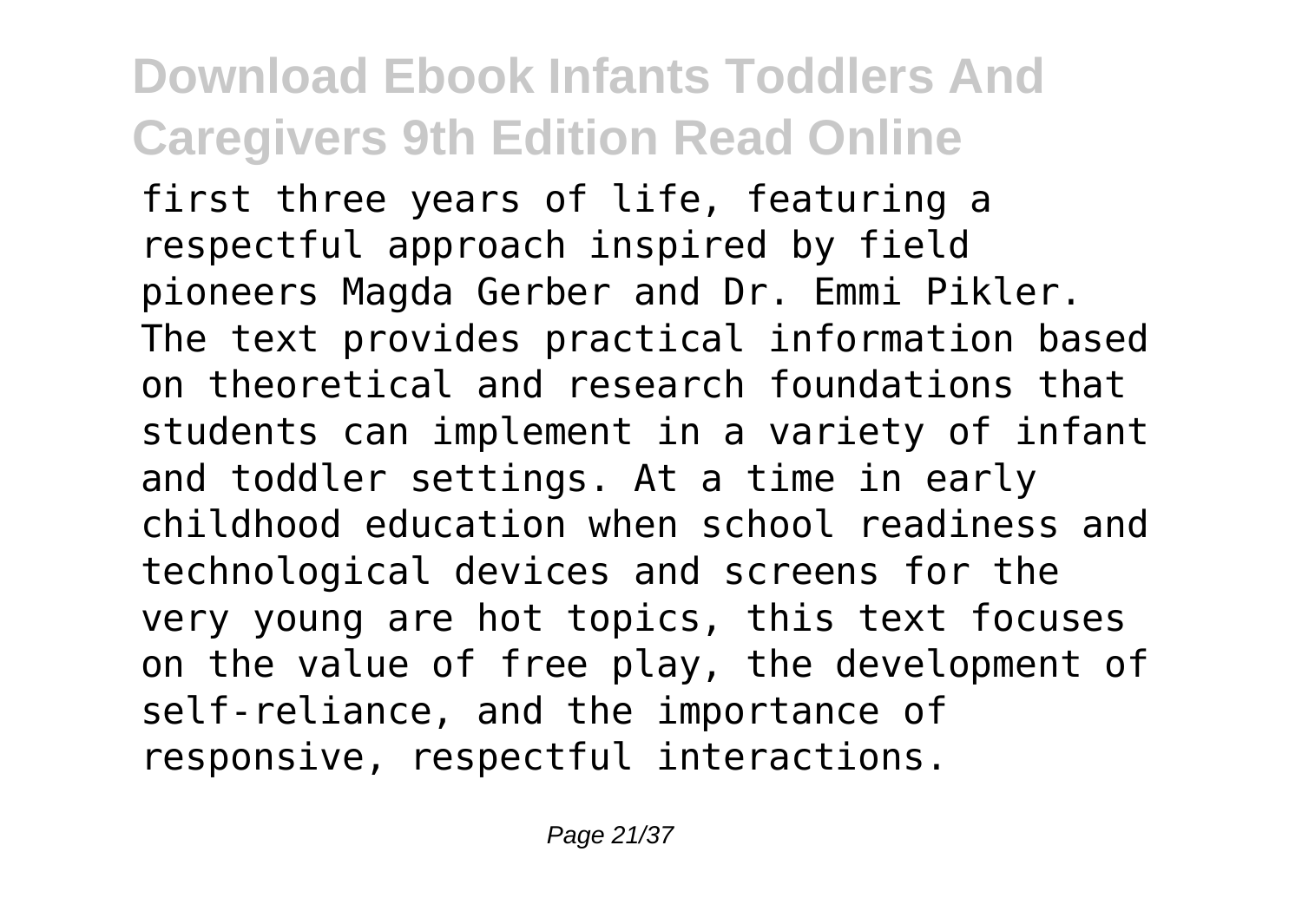ADMINISTRATION OF PROGRAMS FOR YOUNG CHILDREN, International Edition is a tried and true guide for early childhood education students who want to be directors, and a comprehensive resource for those who are already directors. The text emphasizes the role of leaders/managers and their function in relation to new staff, while Page 22/37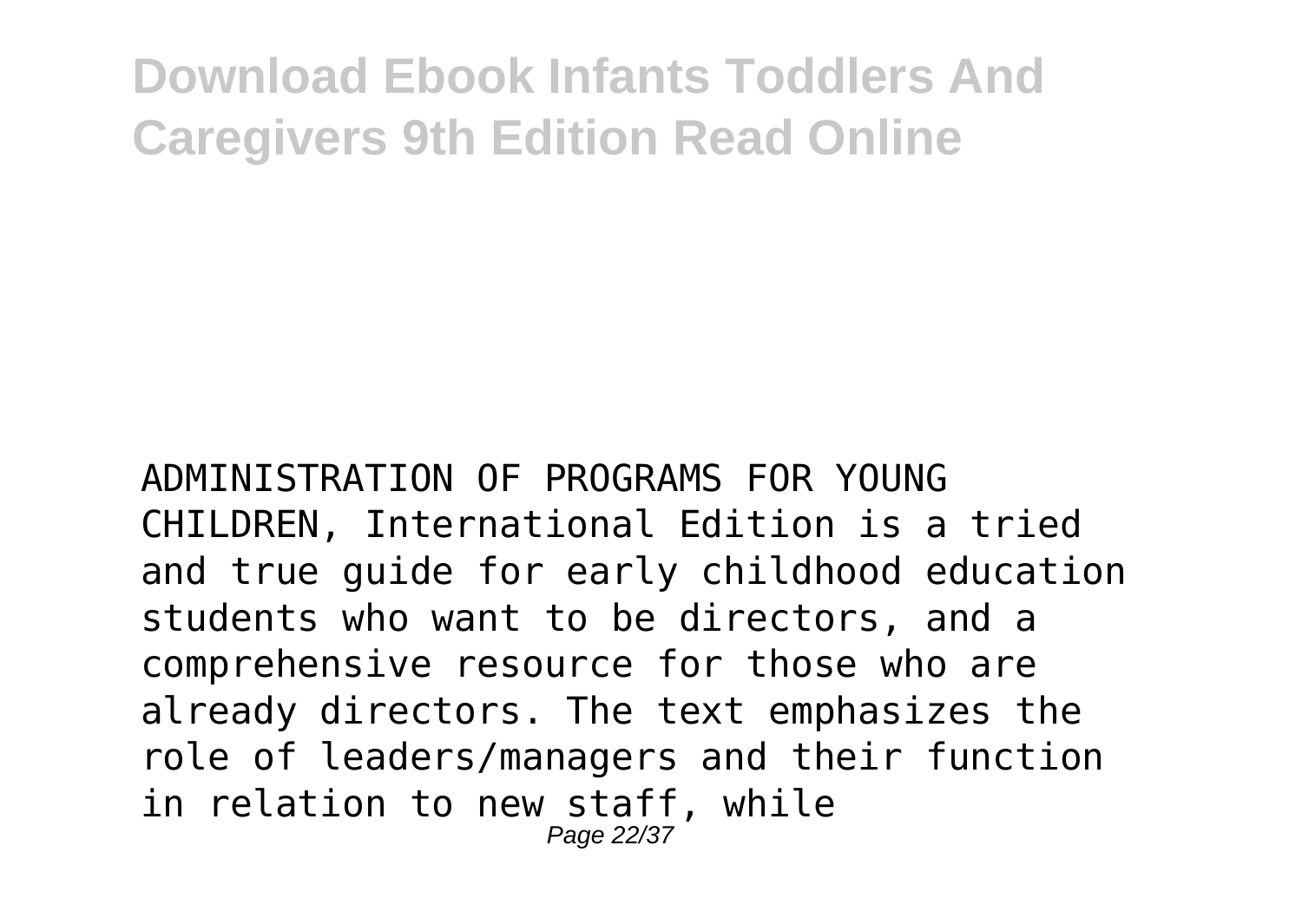simultaneously addressing the needs of children, parents, and other staff. Coverage includes a wide variety of information about relevant program elements as well as methods and principles related to supervising student teachers, assistant teachers, teachers, parents, and volunteers. Real-life scenarios equip working directors with problem- solving techniques; readers also learn best practices in child care program management. Highlights of the Eighth Edition include a fresh new design, a new chapter on family child care, up-to-date technology information, and a new section on managing aggressive or violent Page 23/37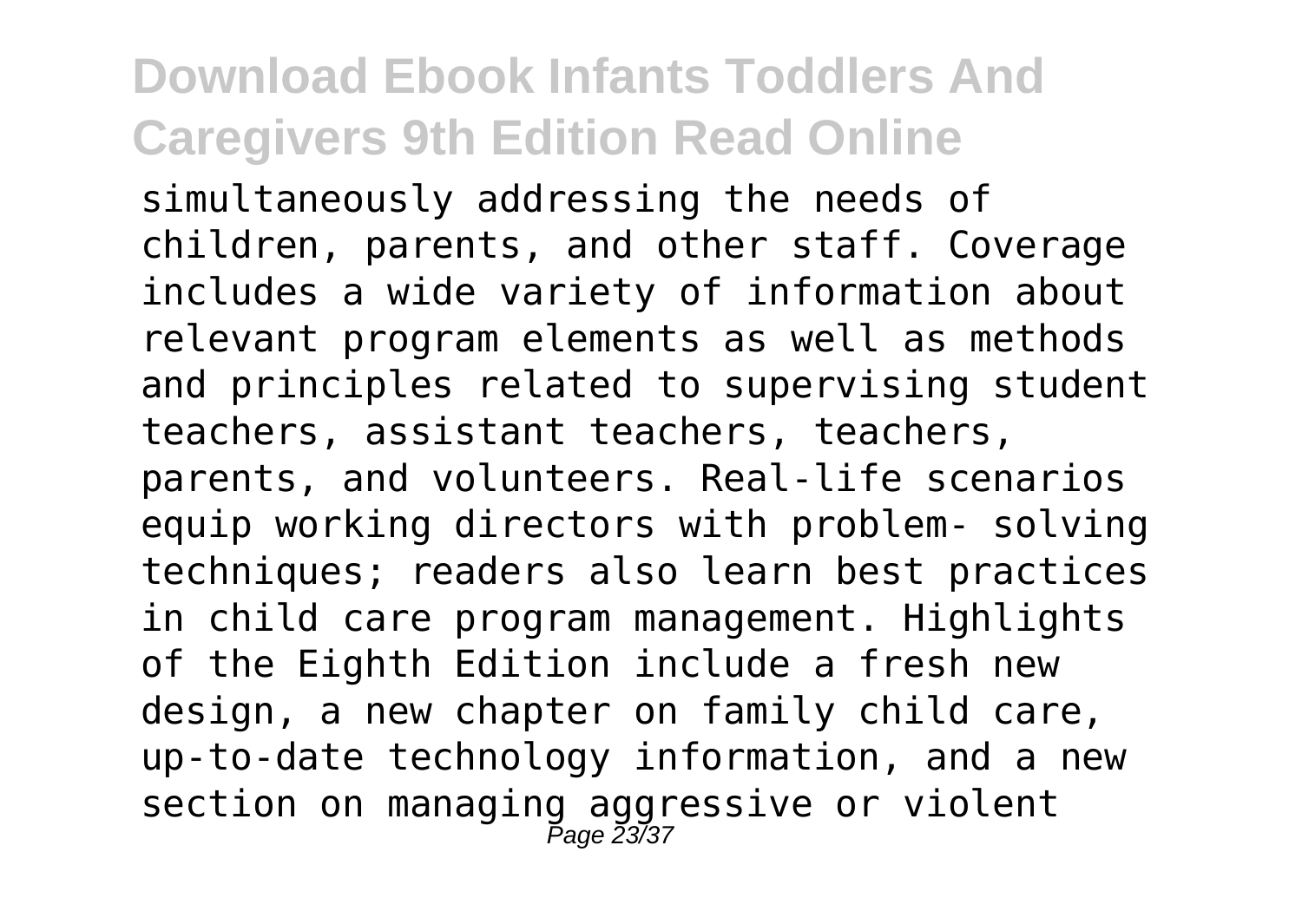Clearly babies come into the world remarkably receptive to its wonders. Their alertness to sights, sounds, and even abstract concepts makes them inquisitive explorers--and learners--every waking minute. Well before formal schooling begins, children's early experiences lay the foundations for their later social behavior, emotional regulation, and literacy. Yet, for a variety of reasons, far too little attention is given to the quality of these crucial years. Outmoded theories, outdated facts, and undersized Page 24/37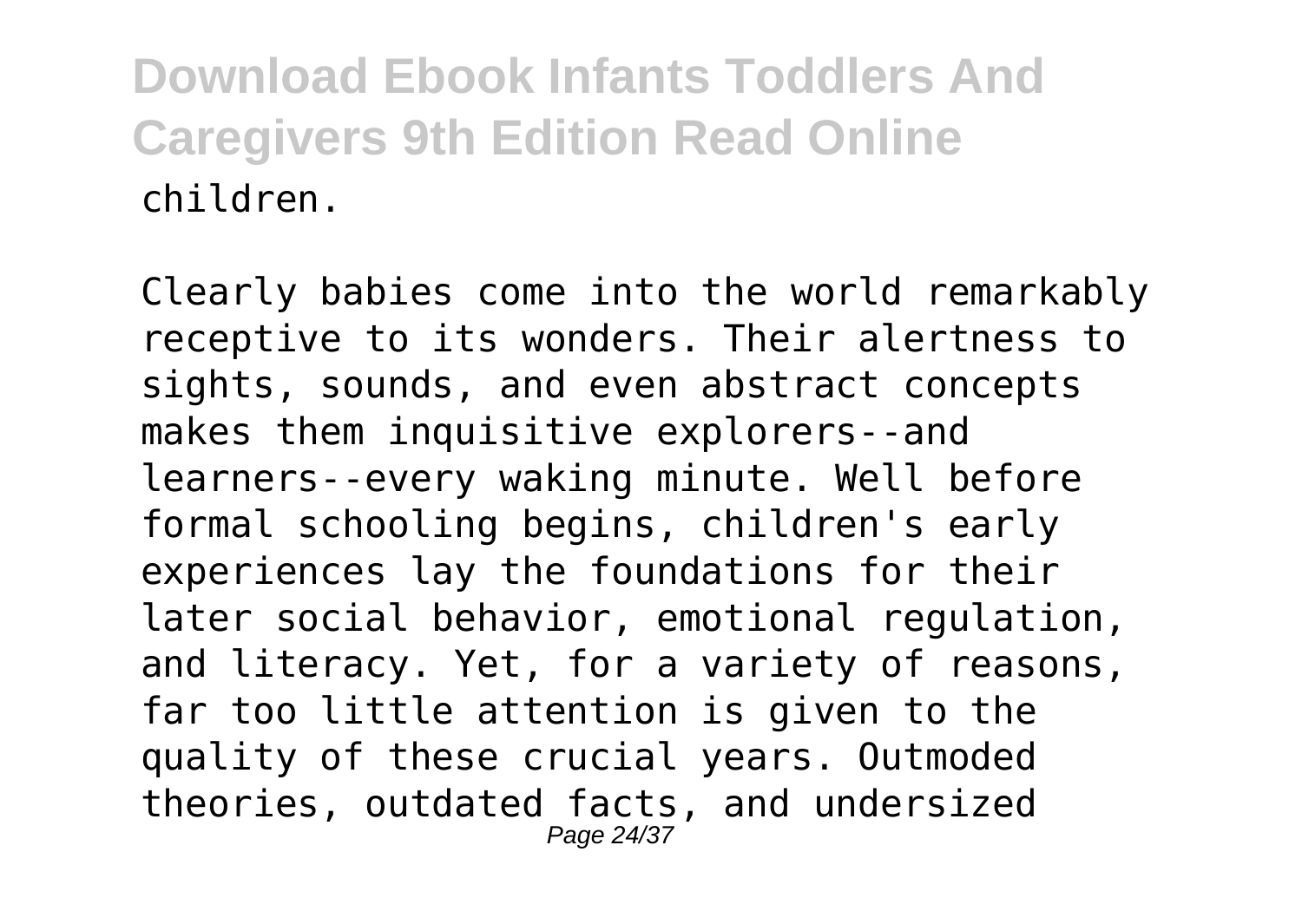budgets all play a part in the uneven quality of early childhood programs throughout our country. What will it take to provide better early education and care for our children between the ages of two and five? Eager to Learn explores this crucial question, synthesizing the newest research findings on how young children learn and the impact of early learning. Key discoveries in how young children learn are reviewed in language accessible to parents as well as educators: findings about the interplay of biology and environment, variations in learning among individuals and children from different Page 25/37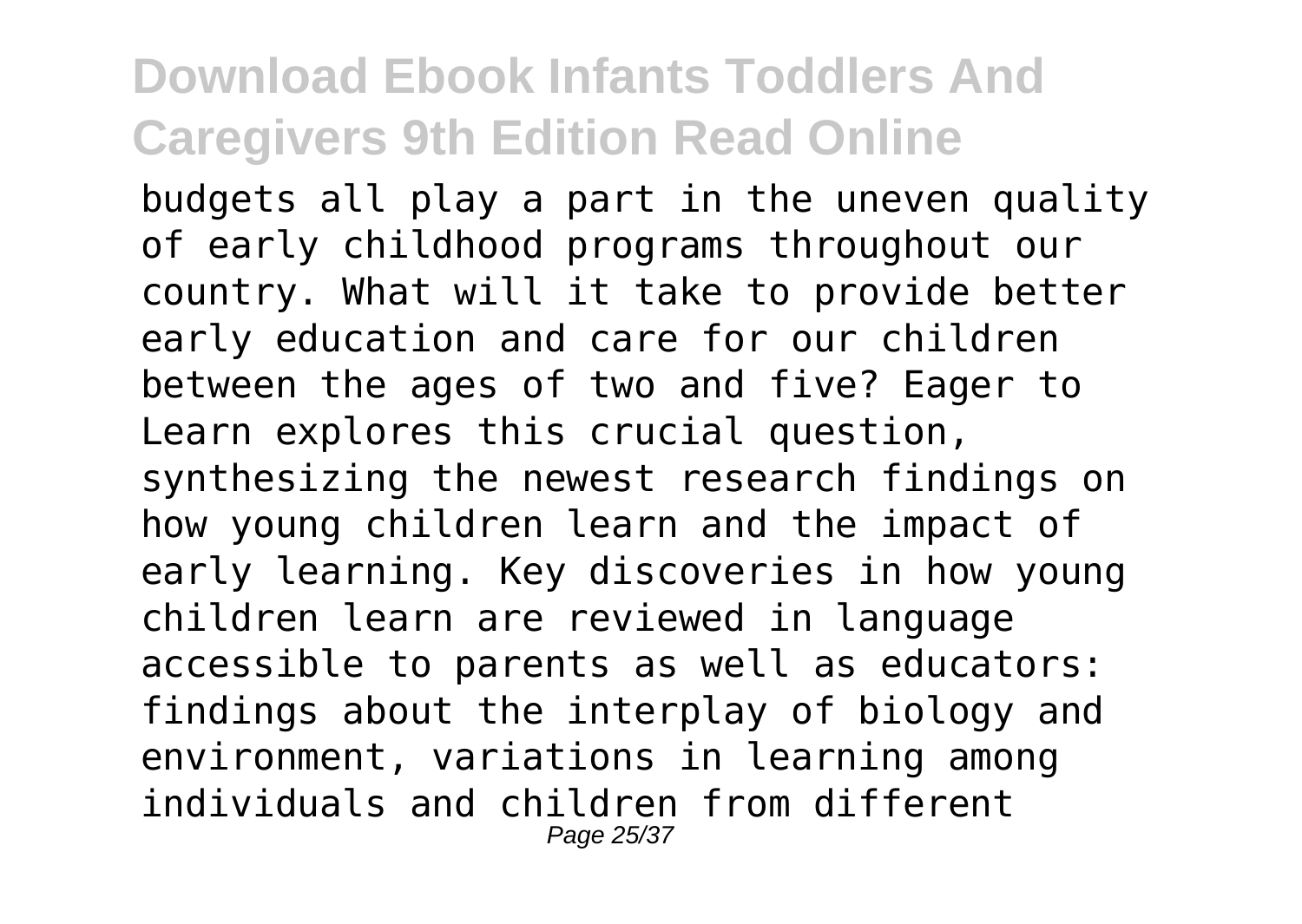social and economic groups, and the importance of health, safety, nutrition and interpersonal warmth to early learning. Perhaps most significant, the book documents how very early in life learning really begins. Valuable conclusions and recommendations are presented in the areas of the teacher-child relationship, the organization and content of curriculum, meeting the needs of those children most at risk of school failure, teacher preparation, assessment of teaching and learning, and more. The book discusses: Evidence for competing theories, models, and approaches in Page 26/37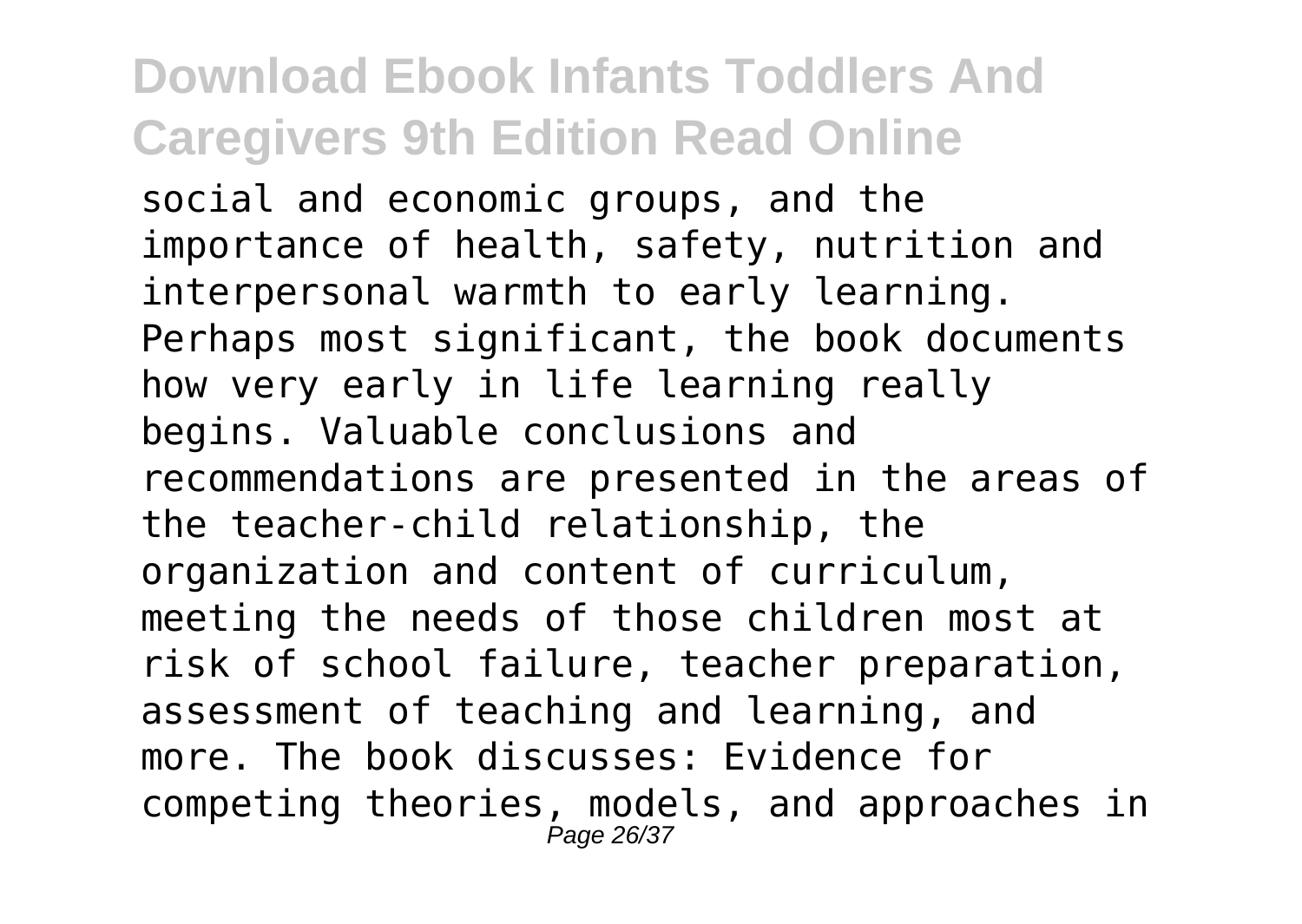the field and a hard look at some day-to-day practices and activities generally used in preschool. The role of the teacher, the importance of peer interactions, and other relationships in the child's life. Learning needs of minority children, children with disabilities, and other special groups. Approaches to assessing young children's learning for the purposes of policy decisions, diagnosis of educational difficulties, and instructional planning. Preparation and continuing development of teachers. Eager to Learn presents a comprehensive, coherent picture of early Page 27/37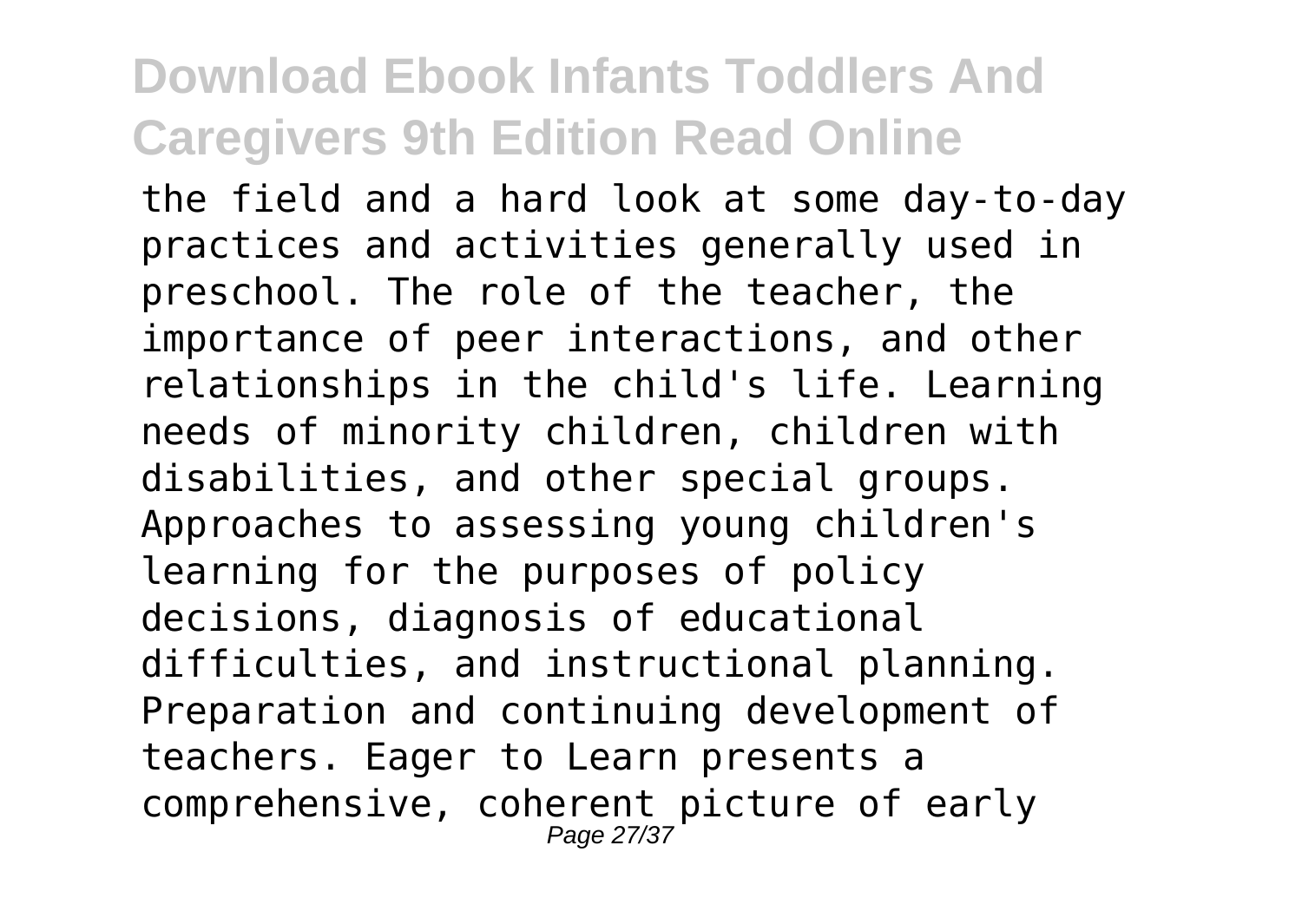childhood learning, along with a clear path toward improving this important stage of life for all children.

Building on extensive feedback from the field as well as vigorous new research on how best to support infant and toddler development and learning, the authors have revised and updated the widely used Infant/Toddler Environment Rating Scale. ITERS-3 is the nextgeneration assessment tool for use in centerbased child care programs for infants and toddlers up to 36 months of age. ITERS-3 focuses on the full range of needs of infants Page 28/37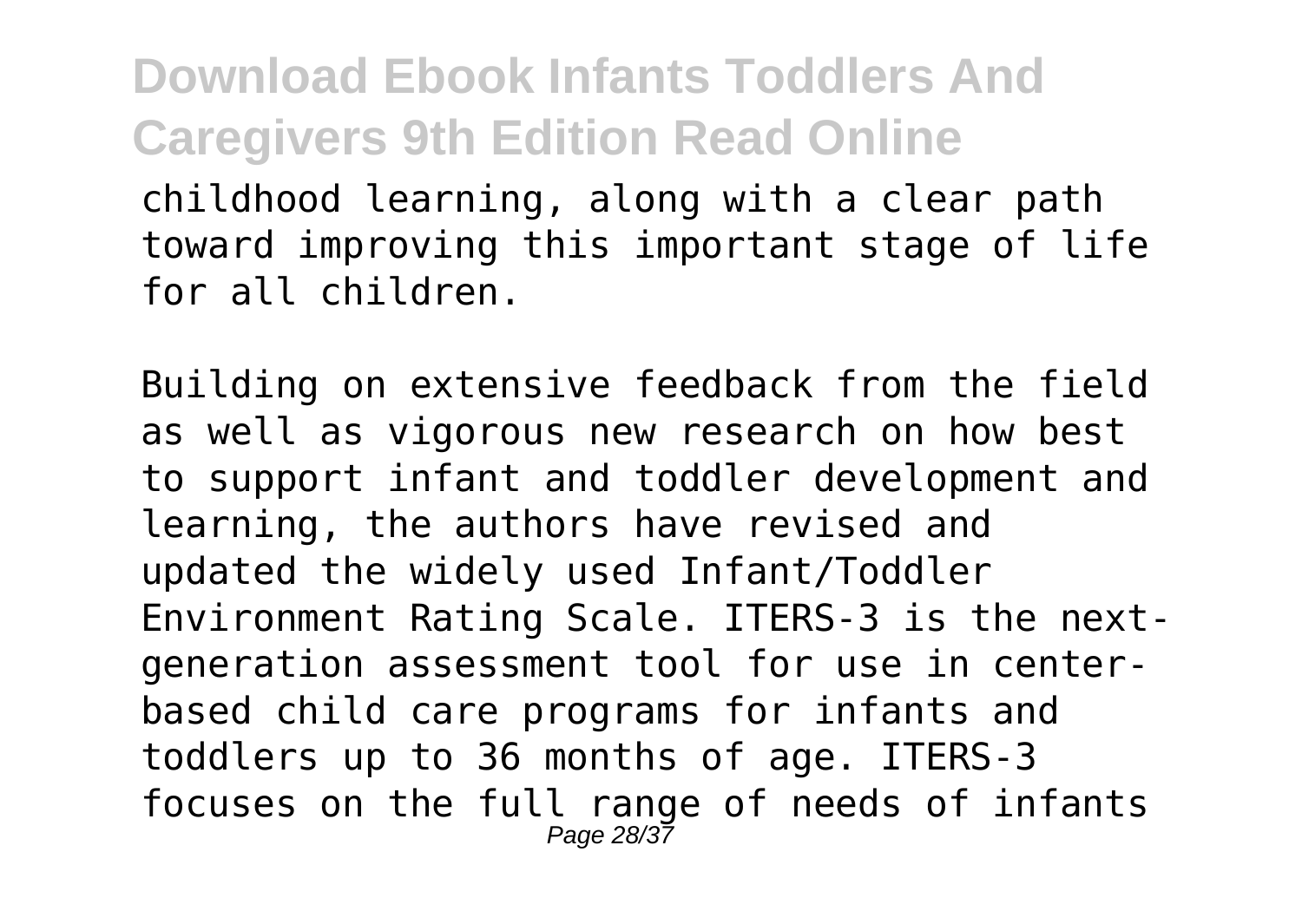and toddlers and provides a framework for improving program quality. Further, the scale assesses both environmental provisions and teacher-child interactions that affect the broad developmental milestones of infants and toddlers, including: language, cognitive, social-emotional and physical development, as well as concern for health and safety. ITERS-3 is appropriate for state- and district-wide QRIS and continuous quality improvement, program evaluation by directors and supervisors, teacher self-evaluation, monitoring by agency staff, and teacher training programs. The established Page 29/37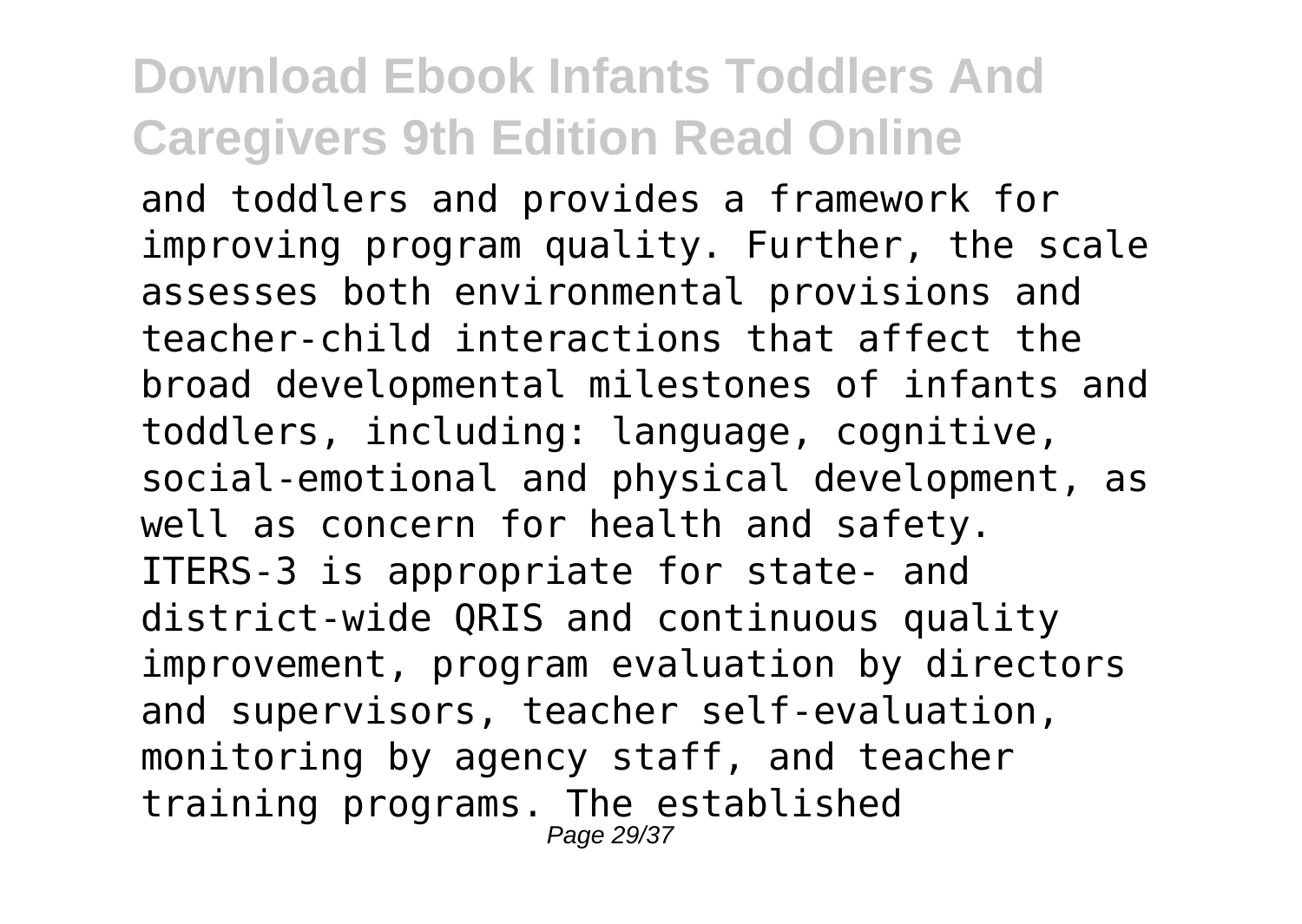reliability and validity of the scale make it particularly useful for research and program evaluation. While the approach to assessing quality and the scoring process remain the same for the new ITERS-3, users will find the following improvements informed by extensive use of the ITERS in the field and by the most recent research: Enhanced focus on interactions and the role of the teacher. Six new language and literacy Items. A new Item on beginning math experiences. Expanded age range to include children from birth to 36 months. A new approach to scoring based solely on observation of ongoing classroom Page 30/37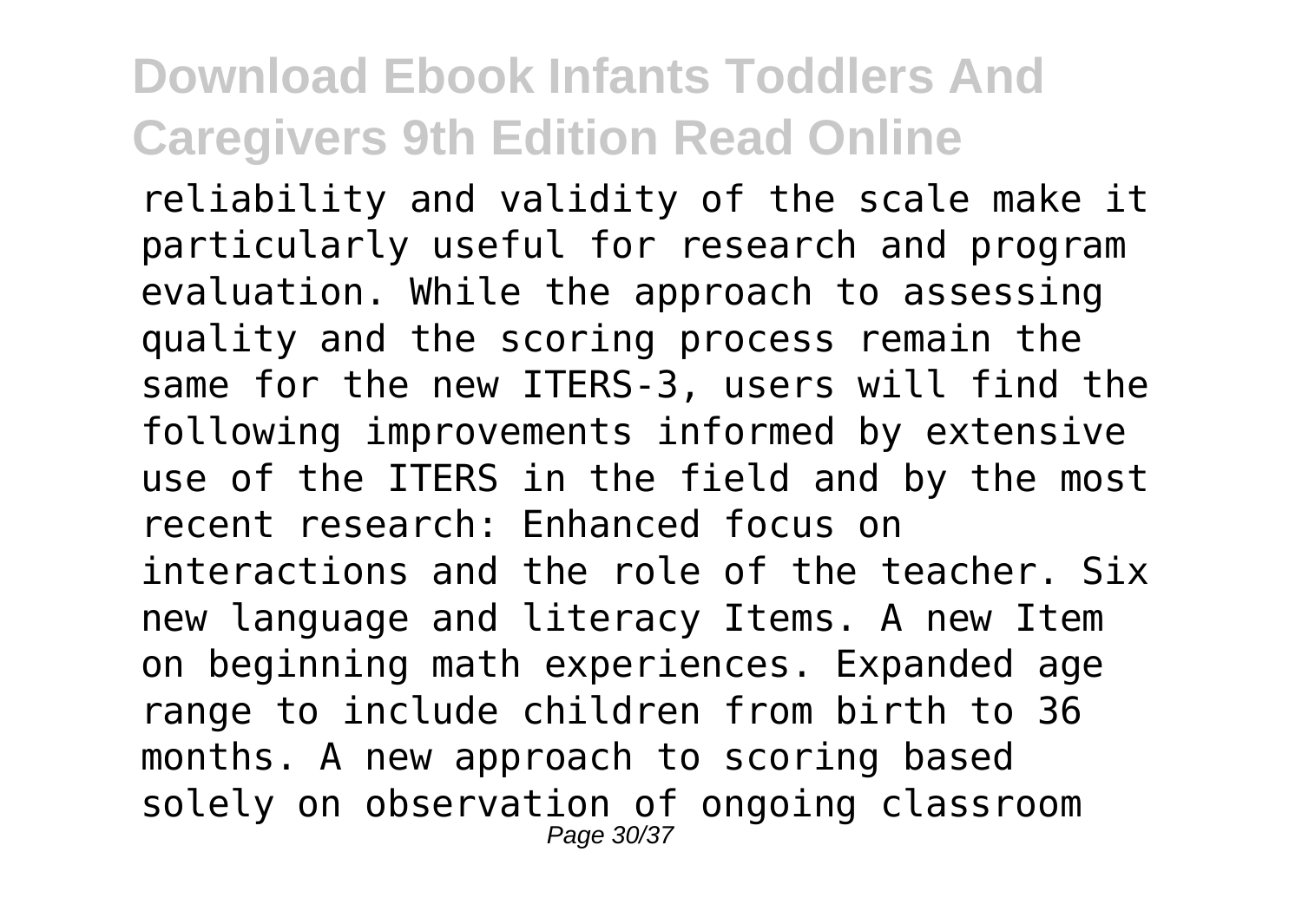activity (3-hour time sample). The elimination of the parents/staff subscale and teacher interviews, freeing up time for observing more actual classroom practice. Improved indicator scaling, providing more precise and useful scores for use in professional development and selfimprovement. Reduced emphasis on the number of materials, along with greater emphasis on how materials are used to encourage learning. Suitable for use in inclusive and culturally diverse programs, ITERS-3 subscales evaluate: Space and Furnishings Personal Care Routines Language and Books Activities Interaction Page 31/37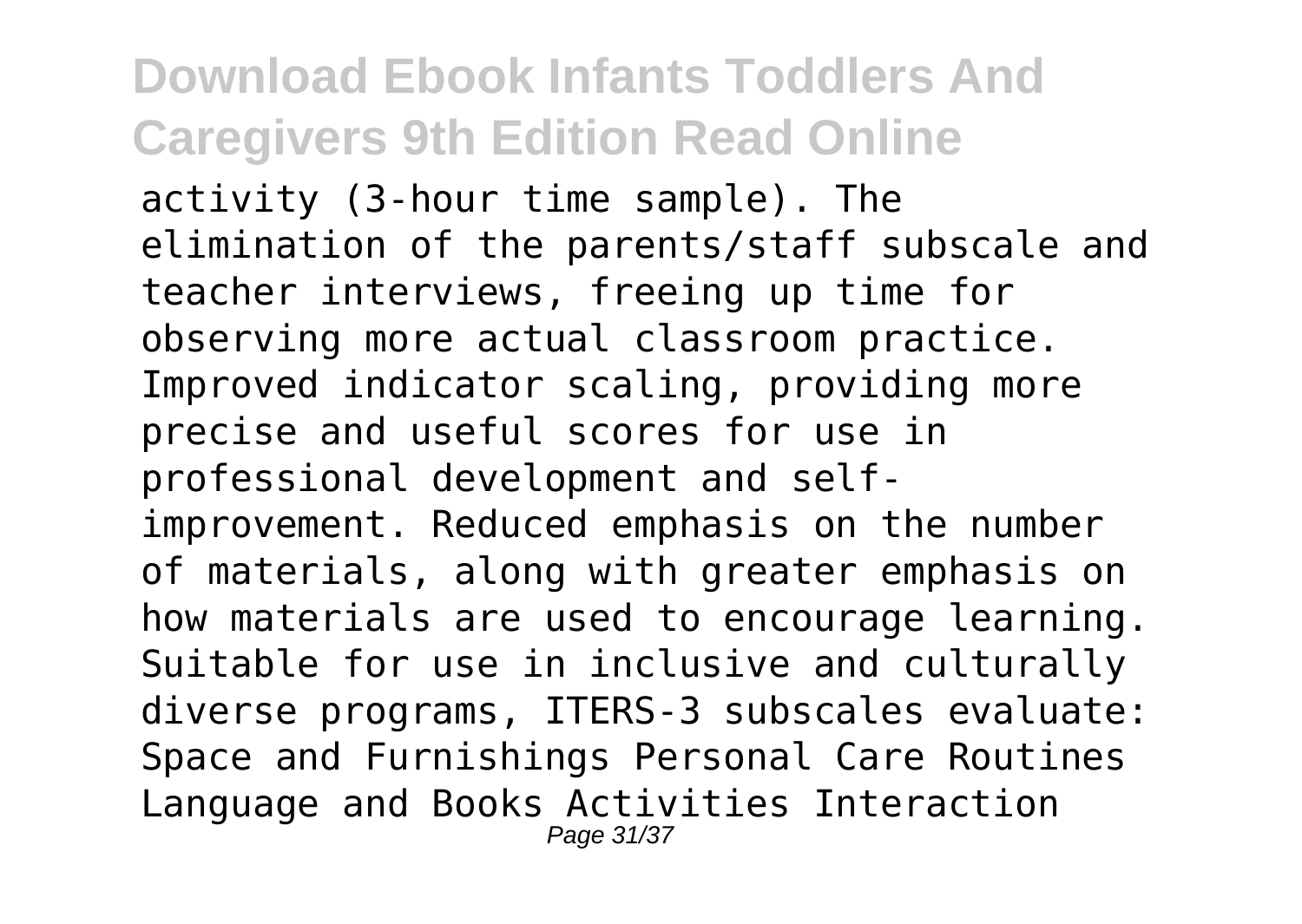### **Download Ebook Infants Toddlers And Caregivers 9th Edition Read Online** Program Structure

Filled with classic and current research about all aspects of educating young children with special needs, THE EXCEPTIONAL CHILD: INCLUSION IN EARLY CHILDHOOD EDUCATION, 8th Edition, discusses key approaches and tools needed to provide an optimal setting for young exceptional children with special needs and their families. Many checklists and forms are included for use within the classroom to aid teachers and caregivers in developing a developmentally appropriate environment. The book's friendly and easy-to-use format is Page 32/37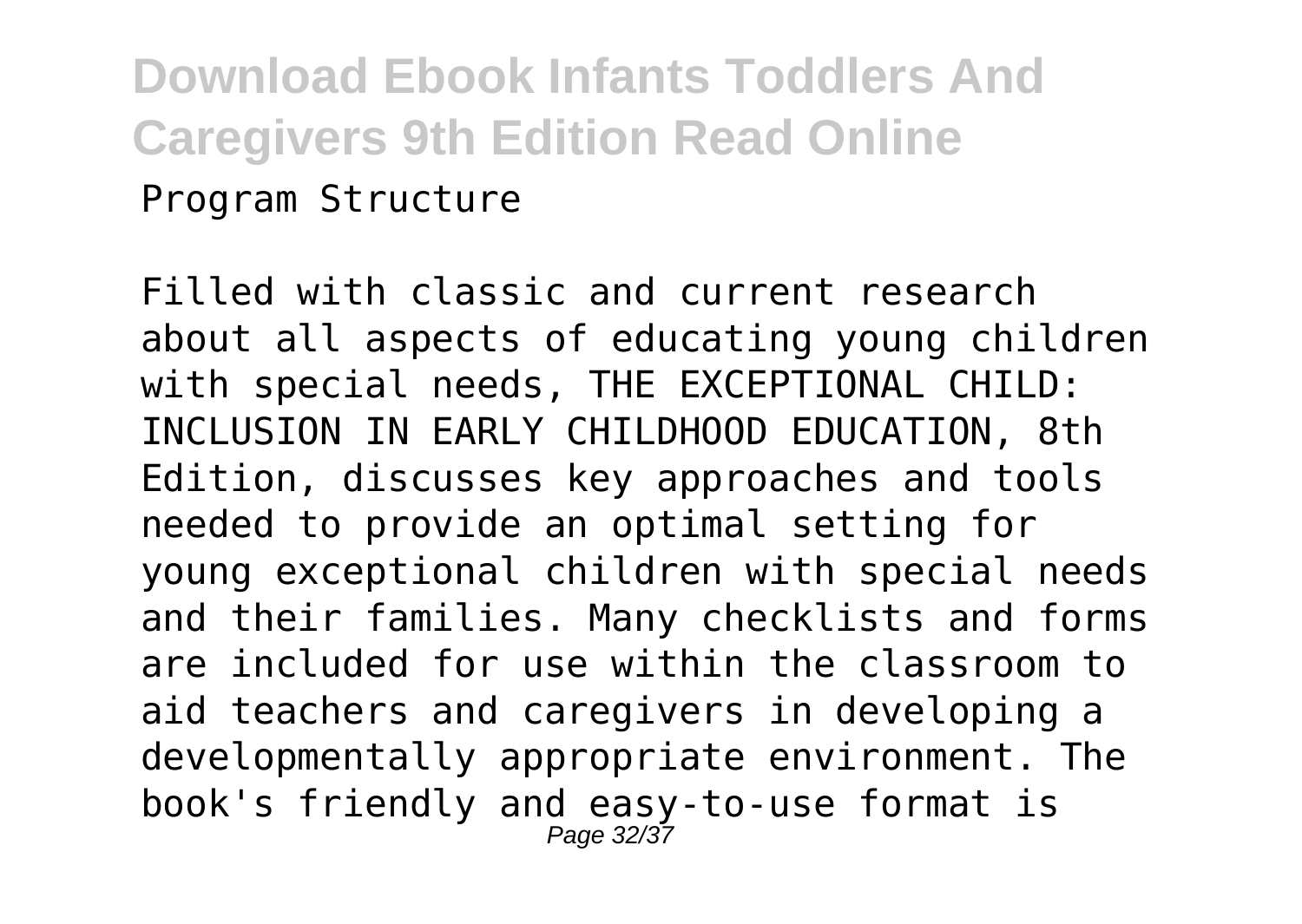useful whether you are an educator or parent/caregiver. Important Notice: Media content referenced within the product description or the product text may not be available in the ebook version.

Decades of research have demonstrated that the parent-child dyad and the environment of the familyâ€"which includes all primary caregiversâ€"are at the foundation of children's well- being and healthy development. From birth, children are learning and rely on parents and the other caregivers in their lives to protect and care Page 33/37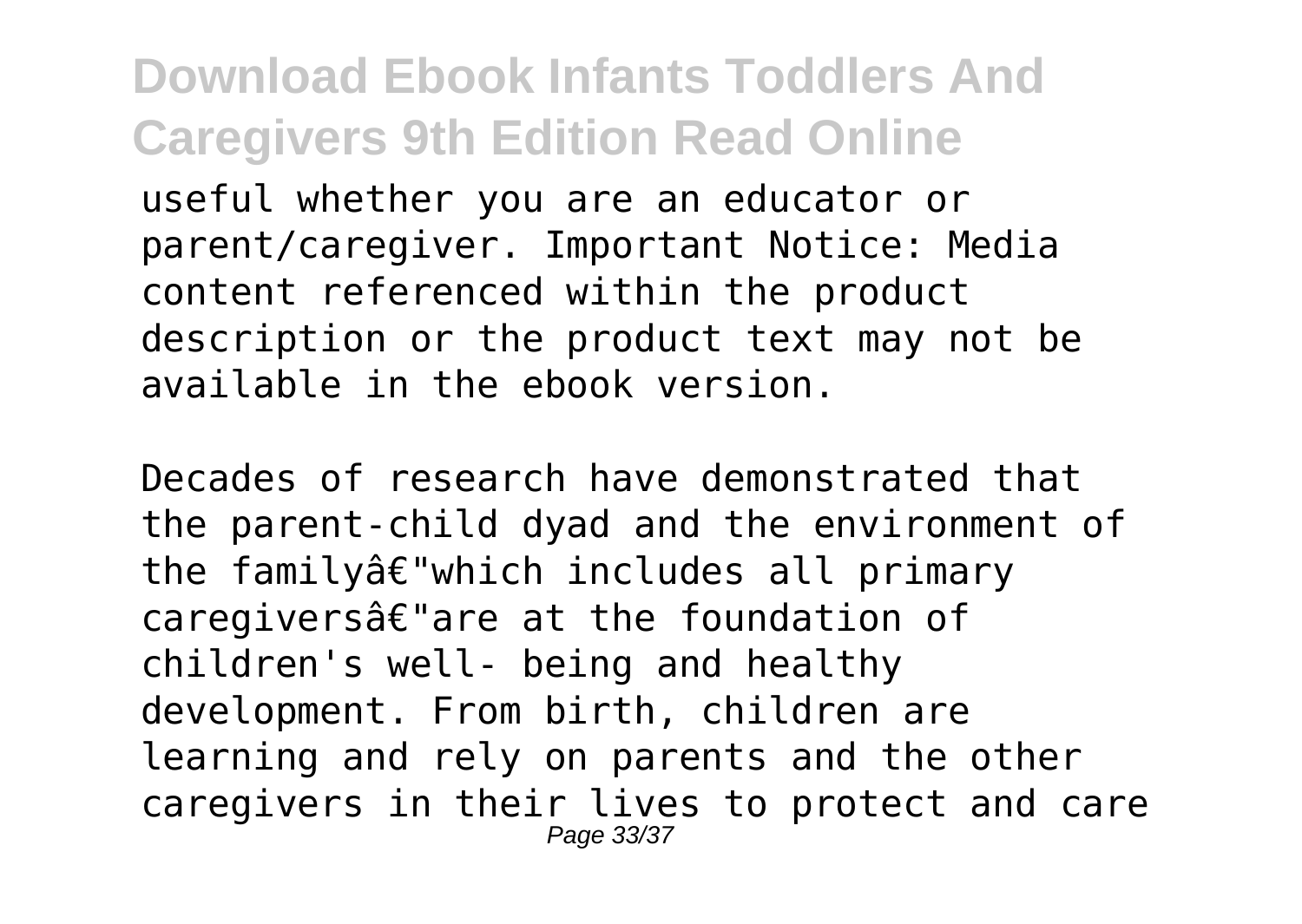for them. The impact of parents may never be greater than during the earliest years of life, when a child's brain is rapidly developing and when nearly all of her or his experiences are created and shaped by parents and the family environment. Parents help children build and refine their knowledge and skills, charting a trajectory for their health and well-being during childhood and beyond. The experience of parenting also impacts parents themselves. For instance, parenting can enrich and give focus to parents' lives; generate stress or calm; and create any number of emotions, including Page 34/37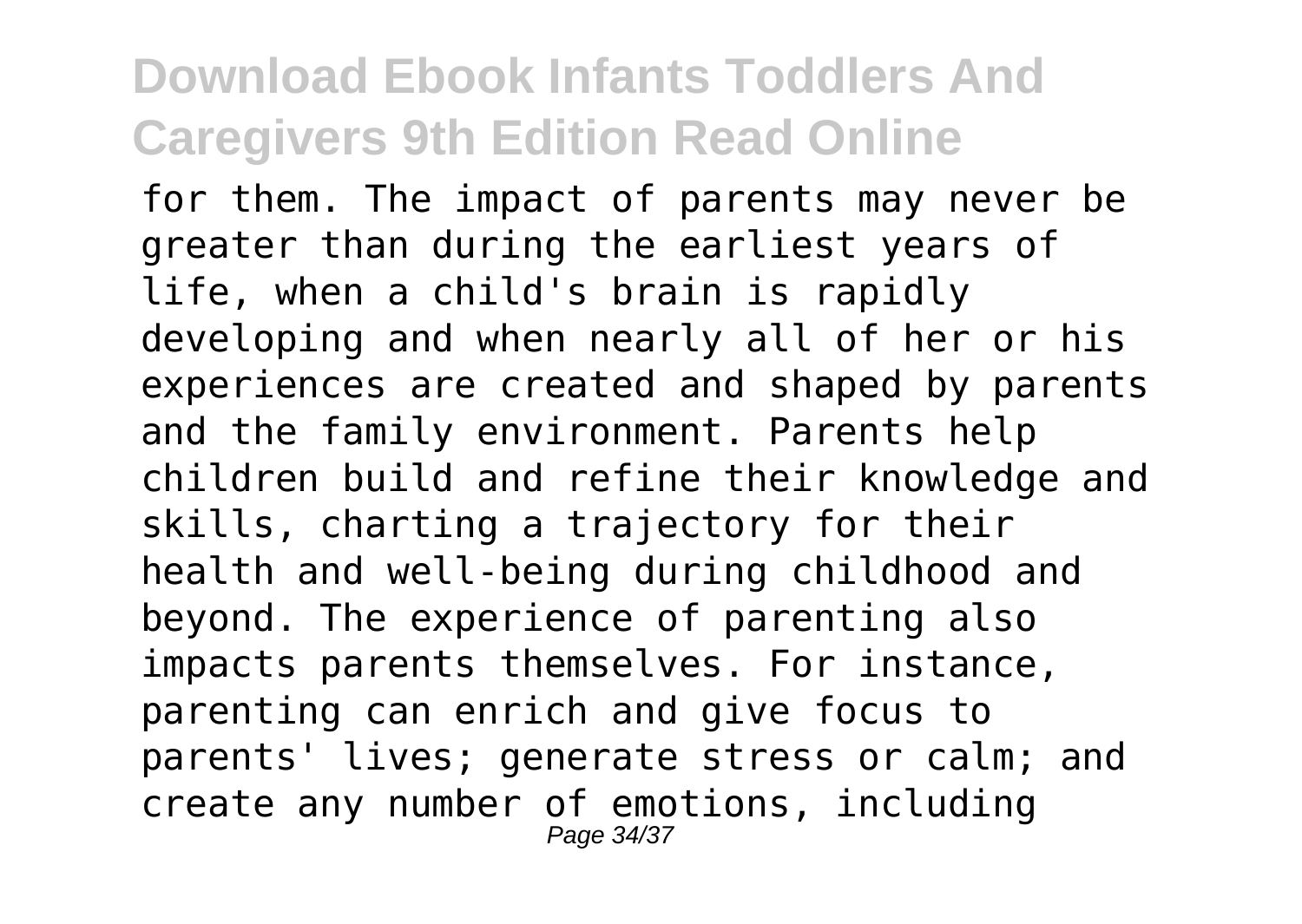feelings of happiness, sadness, fulfillment, and anger. Parenting of young children today takes place in the context of significant ongoing developments. These include: a rapidly growing body of science on early childhood, increases in funding for programs and services for families, changing demographics of the U.S. population, and greater diversity of family structure. Additionally, parenting is increasingly being shaped by technology and increased access to information about parenting. Parenting Matters identifies parenting knowledge, attitudes, and practices associated with Page 35/37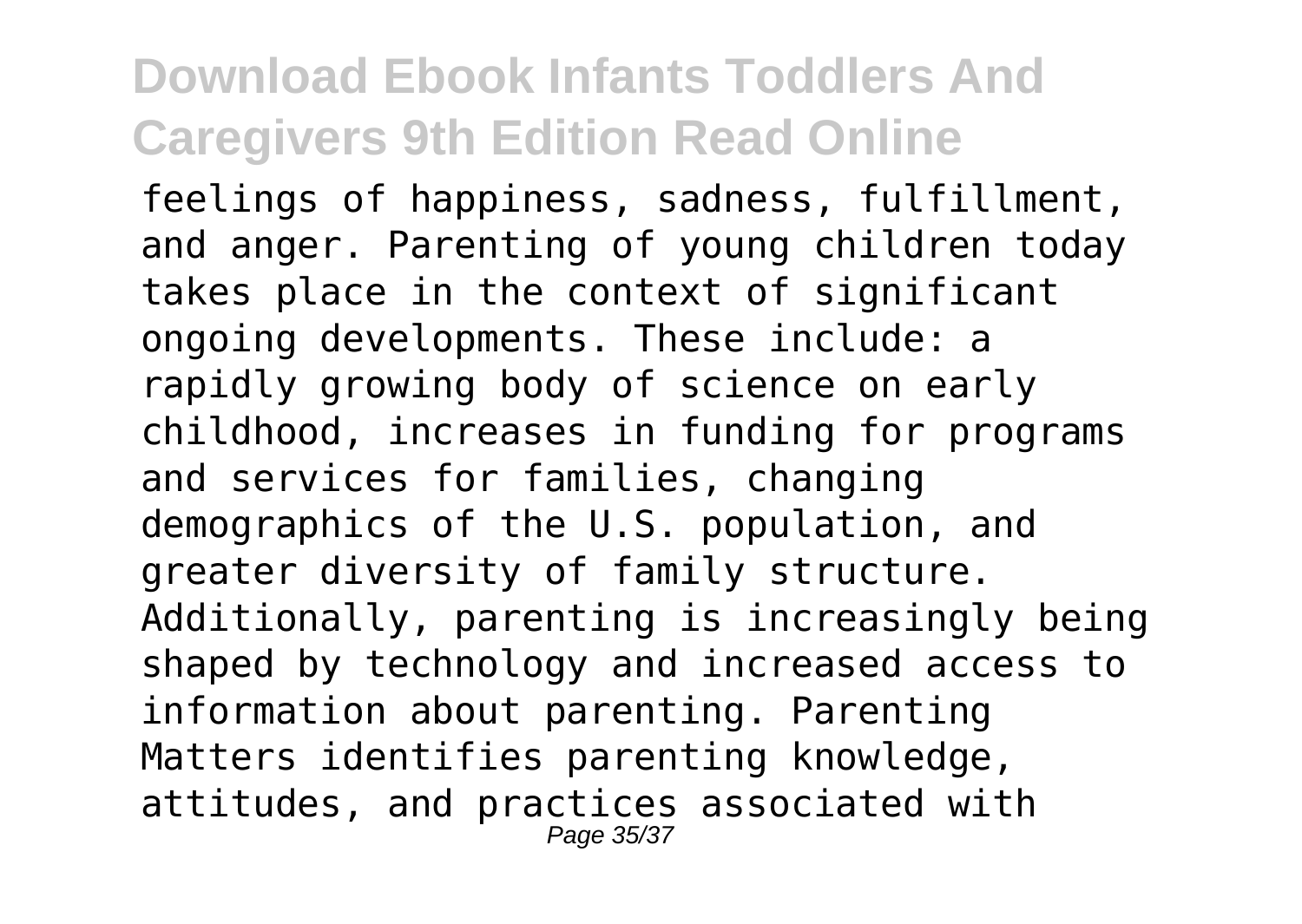positive developmental outcomes in children ages 0-8; universal/preventive and targeted strategies used in a variety of settings that have been effective with parents of young children and that support the identified knowledge, attitudes, and practices; and barriers to and facilitators for parents' use of practices that lead to healthy child outcomes as well as their participation in effective programs and services. This report makes recommendations directed at an array of stakeholders, for promoting the wide-scale adoption of effective programs and services for parents and on areas that warrant further Page 36/37